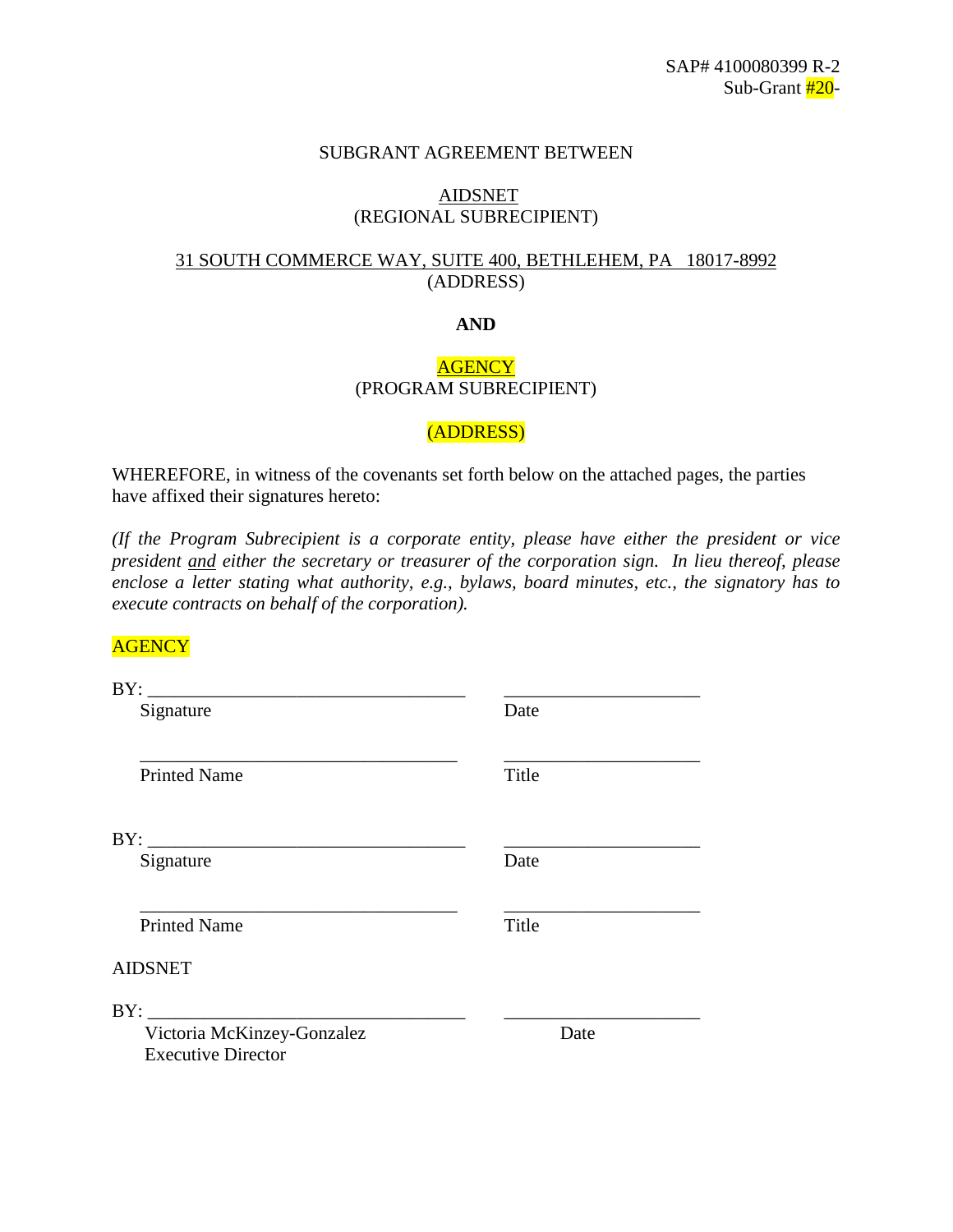#### **SUB-GRANT AGREEMENT BETWEEN AIDSNET**

#### **AND**

#### NAME OF AGENCY

THIS SUB-GRANT AGREEMENT, hereinafter referred to as "Sub-grant Agreement" or "Agreement," is made by and between AIDSNET, hereinafter referred to as "the Regional Subrecipient", and AGENCY, Federal Identification Number, hereinafter referred to as "Program Subrecipient."

#### **WHEREAS CLAUSES**

WHEREAS, funds have been made available or the parties anticipate receipt of Federal funds or state funds or both becoming available to the Regional Subrecipient for services pursuant to the provisions of Title II of the Ryan White Comprehensive AIDS Resource Emergency (CARE) Act of 1990, 42 U.S.C. Section 300ff-21 et seq., and the AIDS Housing Opportunity Act, 42 U.S.C. Section 12901 et seq., relating to Federal Housing Opportunities for Persons with AIDS (HOPWA) and regulations thereunder, 24 C.F.R. Part 574, for services to prevent homelessness and help provide a continuum of housing services that meet the changing needs of HIV-infected persons and their families; and

WHEREAS, the parties anticipate that Federal and state funds will be appropriated for the purpose of this Sub-grant Agreement by the Commonwealth of Pennsylvania, Department of Health, hereinafter referred to as "the Department," and this Sub-grant Agreement is contingent upon appropriation and receipt of such funds; and

WHEREAS, the Program Subrecipient has submitted an application to the Regional Subrecipient to serve as a HIV care and/or prevention provider; and

WHEREAS, the purpose of this Sub-grant Agreement is to provide the Program Subrecipient with funding from the Regional Subrecipient to fund specific services; and

WHEREAS, the Program Subrecipient has agreed to act as the HIV care and/or prevention education service provider for the period beginning July 1, 2020, through June 30, 2022, and to provide those services in the AIDSNET region; and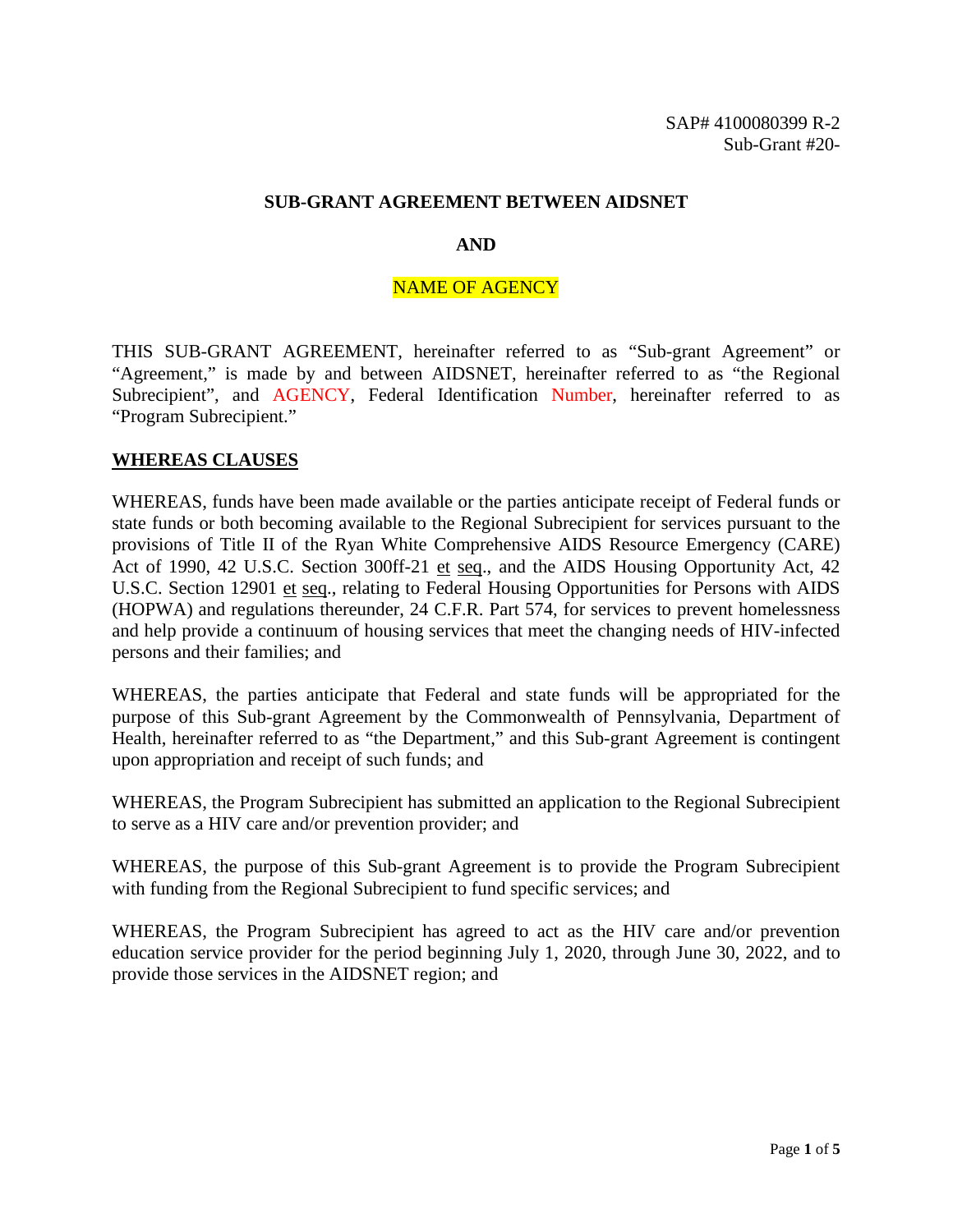NOW, THEREFORE, the parties, intending to be legally bound, hereby agree as follows:

## **I. SUB-GRANT AGREEMENT TERM**

This Sub-grant Agreement shall be effective from July 1, 2020, through June 30, 2022, subject to its other provisions, and the availability of funds, whether state or Federal, unless terminated earlier by either party according to the termination provisions of this Sub-grant Agreement.

## **II. SUB-GRANT AGREEMENT AMOUNT**

Subject to the availability of funds, whether state or federal, and the other terms and conditions of this Sub-grant Agreement, the Regional Subrecipient will make payments in accordance with the Sub-grant Agreement payment provisions, Appendix B, the Subgrant budget (Appendix C) and the Service Purchase Subgrant, up to the maximum Subgrant Agreement **amount of \$** 

In the event that there is a reduction in the availability of state or Federal funds, including the elimination of all state or Federal funding, the Regional Subrecipient may reduce the amount of funds available in this Sub-grant Agreement through a funding reduction change order (FRCO). The FRCO shall include a revised Budget reflecting the changes to the funding included in the original Sub-grant Agreement. If necessary, the FRCO shall also include a revised Work Statement showing any reduction in work resulting from the funding reduction or elimination. The FRCO shall require no signatures other than those of the Agency Head and the Comptroller.

#### **III. FUNDING SOURCE(S)**

Pursuant to Department of Health Management Directive 305.21, *Payments to Local Governments and Other Subrecipients*, the Regional Subrecipient must identify the amounts of federal and state funding it provides to Program Subrecipients.

| <b>Rebate Funds (State)</b>                                        |
|--------------------------------------------------------------------|
| <b>Housing Opportunities for Persons with AIDS Funds (Federal)</b> |
| \$<br><b>Prevention Funds (State)</b>                              |

## **IV. WORK STATEMENT**

The Program Subrecipient shall provide program activities and related services as specified in Appendix A, Work Statement, and its Attachment(s), if any.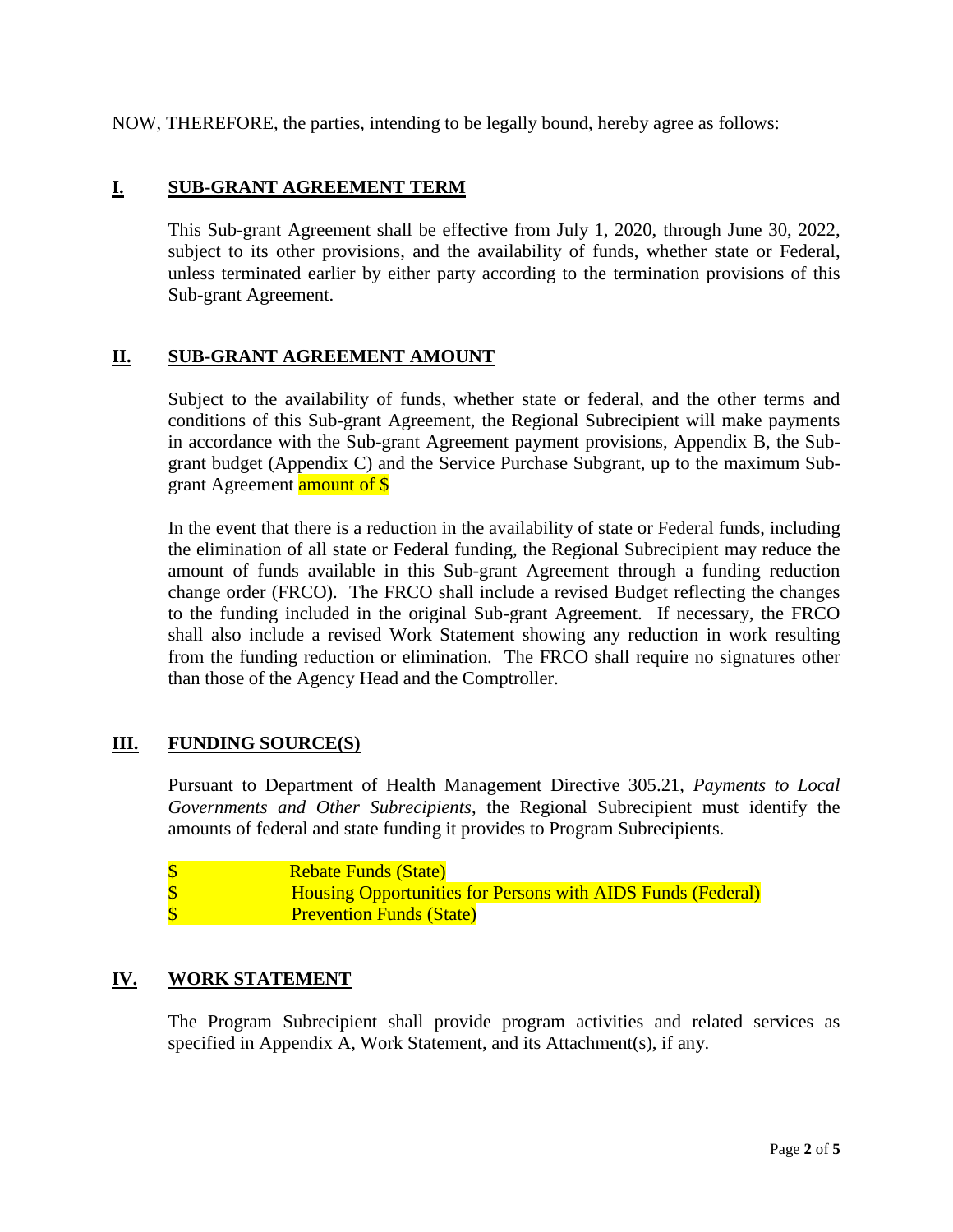## **V. APPENDICES AND ATTACHMENTS**

The following Appendices and Attachments are incorporated into and made part of this Sub-grant Agreement and the parties agree to be bound by these Appendices and Attachments:

- **A. Appendix A - Work Statement and its Attachments: 1 (HIV Prevention Interventions) and 2 (Service Description).**
- **B. Appendix B – Payment Provisions**
- **C. Appendix C – Budget**
- **D. Appendix D – Program Specific Provisions**

# **VI. INCORPORATED DOCUMENTS**

Program Subrecipient acknowledges having reviewed a copy of the following documents, which are available at **<http://www.aidsnetpa.org/resources-for-grantees.php>** and which are incorporated by reference into and made a part of this Sub-grant Agreement:

- **A. Standard General Terms and Conditions (Rev. 1/19)**
- **B. Audit Requirements (Rev. 8/18)**
- **C. Commonwealth Travel and Subsistence Rates (Rev. 8/18)**
- **D. Federal Lobbying Certification and Disclosure (Rev. 12/05)**
- **E. Personal Computer Hardware, Software, and Peripherals Requirements (Rev. 1/19)**
- **F. Pro-Children Act of 1994 (Rev. 12/05)**

The above referenced documents can also be viewed on the PA Department of Health web site at [https://www.health.pa.gov/topics/Administrative/Pages/Contractor-](https://www.health.pa.gov/topics/Administrative/Pages/Contractor-Grantee.aspx)[Grantee.aspx.](https://www.health.pa.gov/topics/Administrative/Pages/Contractor-Grantee.aspx)

## **VII. FEDERAL LOBBYING CERTIFICATION AND DISCLOSURE**

The Federal government requires that no federal funds be used for lobbying activities. See Section 1352, Title 31, U.S. Code. To the extent this Sub-grant Agreement is funded with federal monies, certain certifications and disclosures are required. The required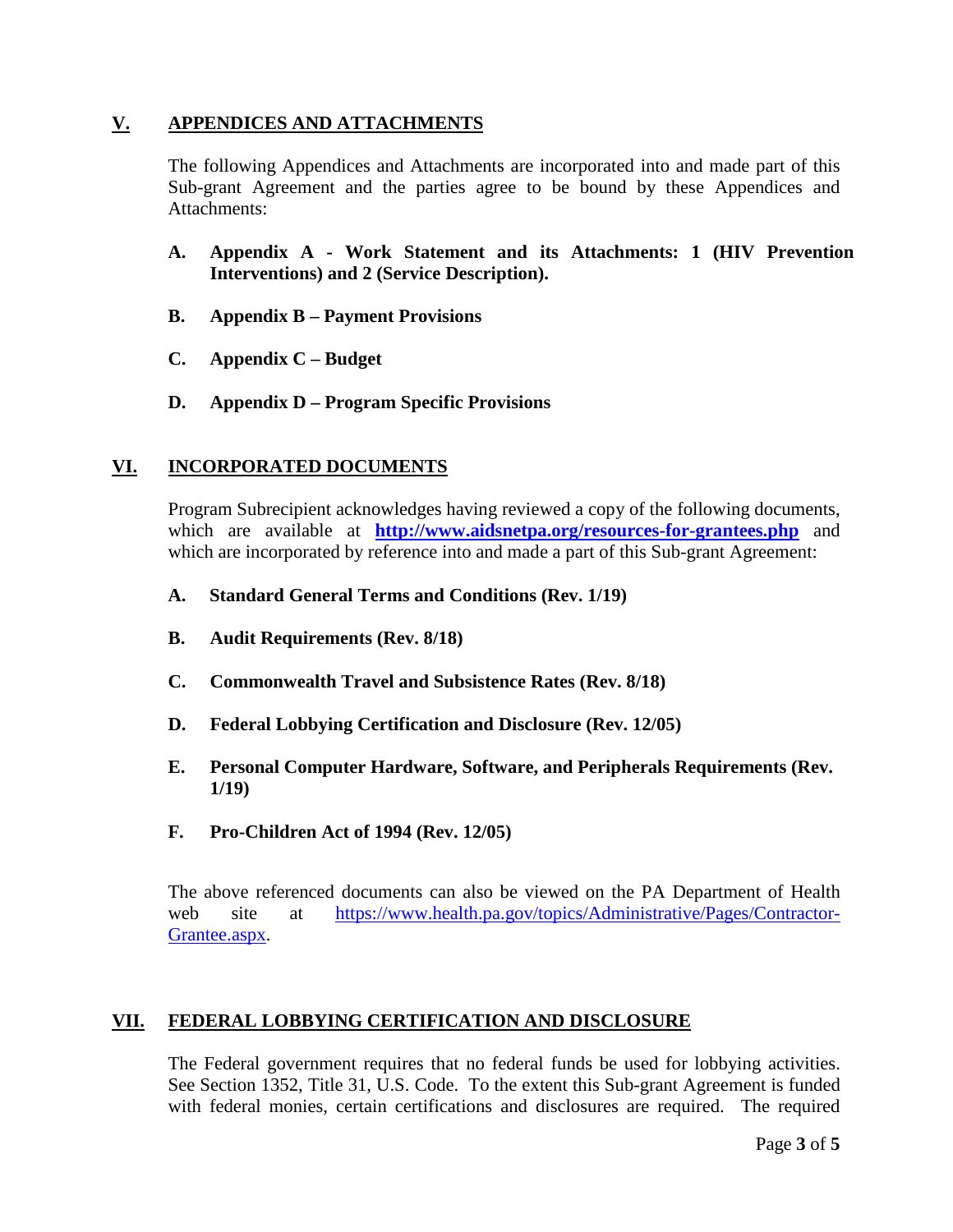certifications and disclosures are available at the Internet address indicated in paragraph VI. D. above. Program Subrecipient acknowledges having reviewed a copy of each document and agrees to be bound by the requirements set forth therein.

## **VIII. APPLICATION**

In the event that there is a conflict between the Program Subrecipient's application and this Sub-grant Agreement, the order of precedence shall be first, this Sub-grant Agreement and second, the Program Subrecipient's application.

## **IX. CONFIDENTIALITY PROVISIONS**

The Program Subrecipient shall comply with all confidentiality provisions contained within this Sub-grant Agreement, including, but not limited to, those provisions stated within the Standard General Terms and Conditions.

# **X. REPORTING REQUIREMENTS**

The Program Subrecipient shall comply with all reporting requirements contained within this Sub-grant Agreement, including, but not limited to, those requirements stated within the Work Statement (Appendix A) and the Standard General Terms and Conditions.

# **XI. ADDITION OF SUBSEQUENTLY AVAILABLE FUNDS**

If, during the term of this Sub-grant Agreement, additional funds become available to provide additional or expanded services or activities under the scope of this Sub-grant Agreement, the Regional Subrecipient may advise Program Subrecipient, in writing, of the availability and purpose of such funds. The Regional Subrecipient also will inform the Program Subrecipient of any additional conditions or requirements of the additional funds. Program Subrecipient hereby agrees to accept the funds for the stated purpose and agrees to use the additional funds as stated by the Regional Subrecipient. Program Subrecipient shall provide the Regional Subrecipient with a written work statement detailing the manner in which Program Subrecipient will use the additional funds in accordance with the stated requirements. Program Subrecipient shall provide the Regional Subrecipient with a detailed revised overall Sub-grant Agreement budget showing the current budget, the budget for the additional funds and a revised total budget. The Regional Subrecipient may choose to provide Program Subrecipient with a budget format on which to submit the revised budget information. The additional funds, and the new budget, shall be subject to the terms and conditions of the initial Sub-grant Agreement, as well as to any additional conditions and requirements of the additional funds. Program Subrecipient's work statement, revised budget and any new conditions or requirements of the additional funds shall be incorporated into and become a part of this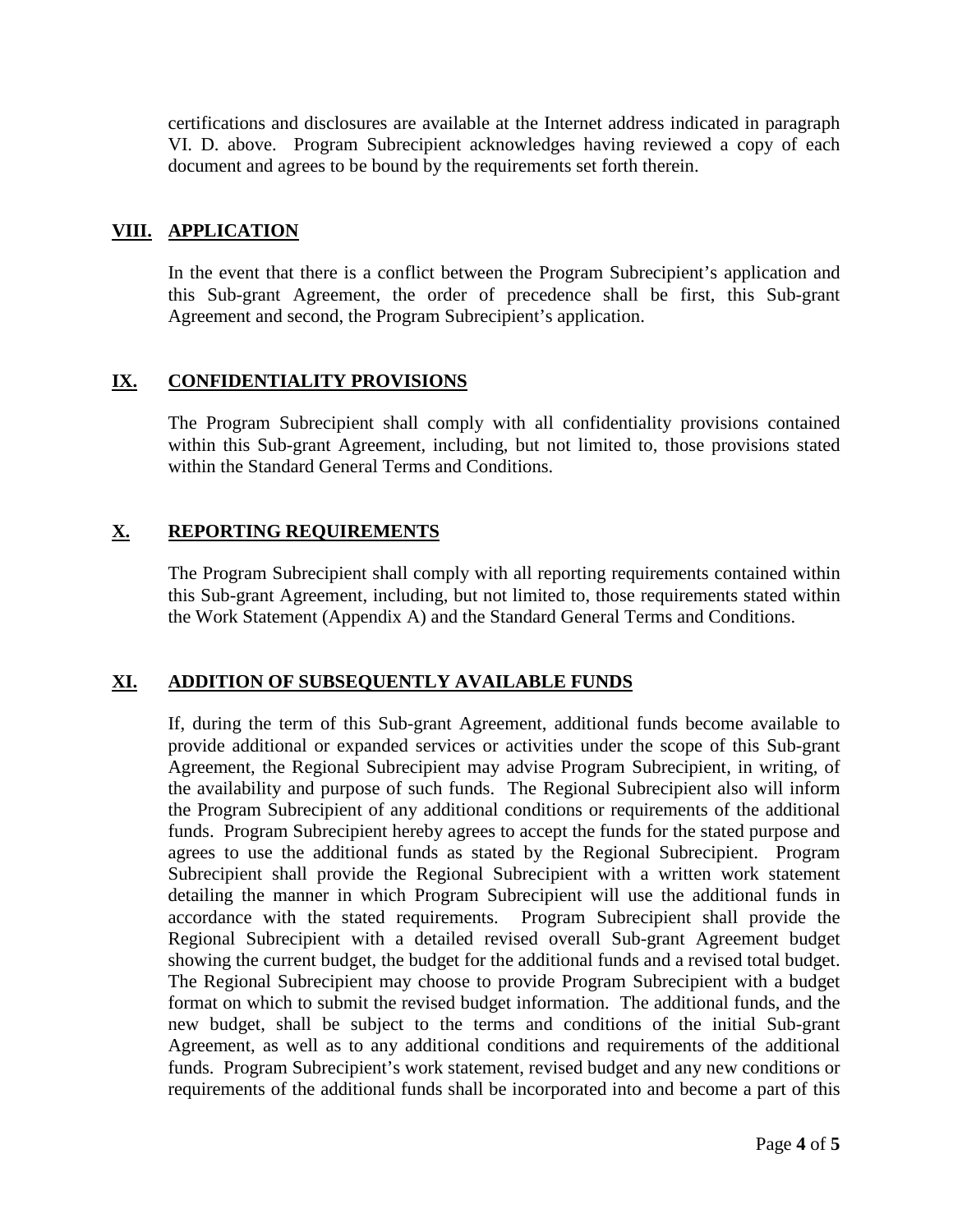document by reference. To be effective, documentation describing the additional funds and any additional conditions or requirements shall be signed by the Regional Subrecipient and the Program Subrecipient.

## **XII. DECREASE IN FUNDING**

If the Regional Subrecipient determines that the Program Subrecipient is unable to spend the funding included in this Sub-grant Agreement in a timely manner and that the Program Subrecipient is therefore unable to fully carry out the work required under the Sub-grant Agreement in the timeframe required by the Sub-grant Agreement, the Regional Subrecipient reserves the right to decrease funding to the Program Subrecipient by prior written notice. The decrease in funding shall be reflected by a revised Budget and, if necessary, shall also include a revised Work Statement showing any reduction in work resulting from the decrease in funding. The decision to decrease funding is solely within the discretion of the Regional Subrecipient.

## **XIII. DEFAULT AND TERMINATION**

The Default and Termination clause as set forth in Paragraph 27 of the Standard General Terms and Conditions (Rev. 1/19), which are incorporated by reference to this document, shall apply to this Sub-grant Agreement.

## **XIV. MEANING OF TERMS "CONTRACT" AND "CONTRACTOR"**

The parties understand that the use of the terms "Contract" and "Contractor" throughout this Agreement shall mean "Sub-grant Agreement" and "Program Subrecipient" respectively.

## **XV. FINAL GRANT AGREEMENT APPROVAL**

This Sub-grant Agreement shall not be legally binding until all signatories, including those signing their approvals for form and legality, have signed the agreement and the Regional Subrecipient provides a fully signed copy to the Program Subrecipient.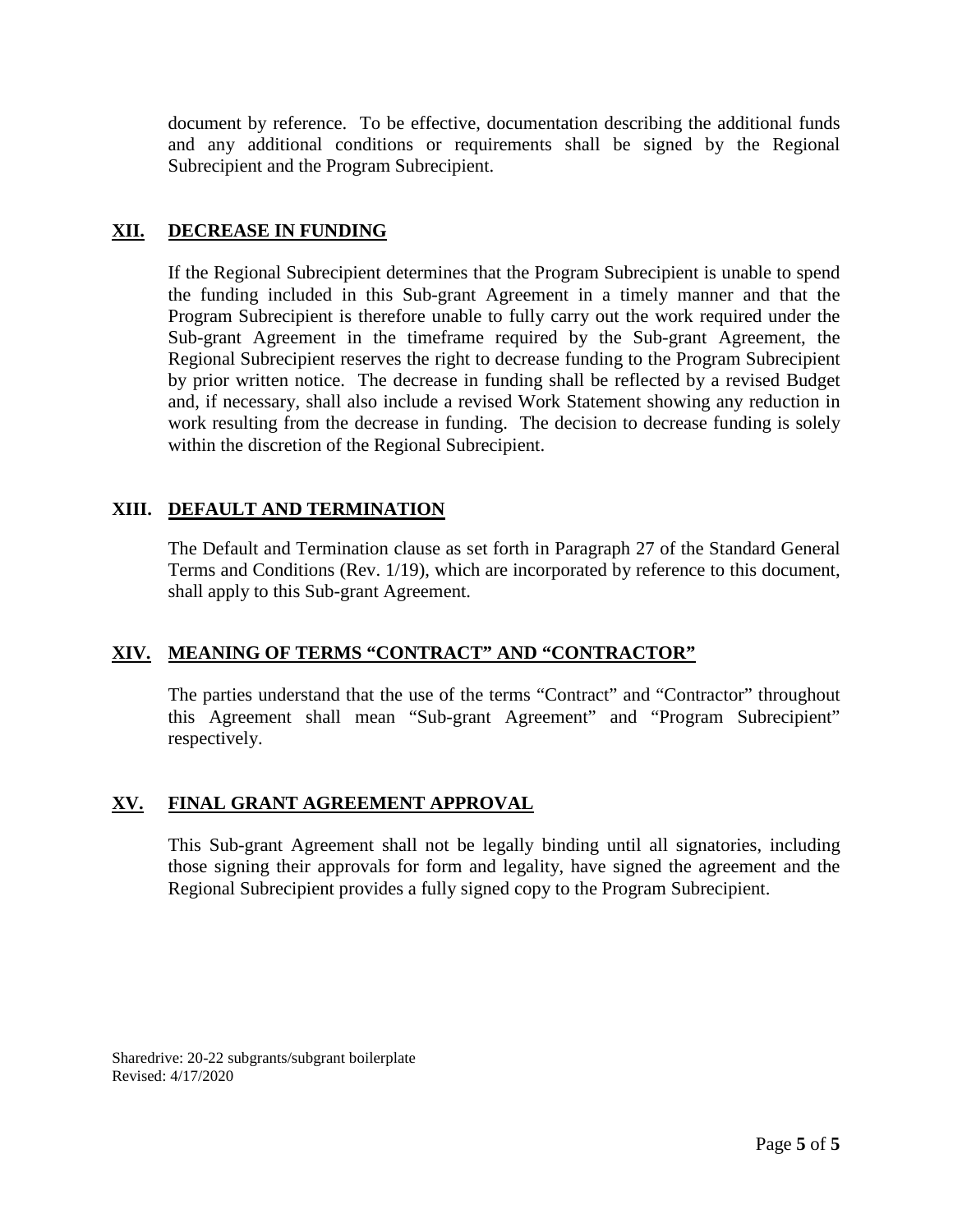#### **SAP# 4100080399 R-2**

## **Appendix A**

## **WORK STATEMENT**

## **I. INTRODUCTION**

- A. This Sub-Grant Agreement provides state and federal funding for the period of July 1, 2020, through June 30, 2022, to partially support the operation of the Program Subrecipient and to provide funding to the Program Subrecipient for one or more of the following services: (1) care and supportive services to persons infected with or affected by HIV disease; (2) prevention/education services to persons, including specific funding for minority persons, at risk for infection and (3) services to prevent homelessness and provide a continuum of housing services for persons infected with or affected by HIV disease. Federal Ryan White Part B funds and all funds for Ryan White eligible services are to be utilized as a payer of last resort.
- B. These services shall be provided by the Program Subrecipient within the Regional Subrecipient's region with funding from the Regional Subrecipient. The Regional Subrecipient's region consists of the following counties: Berks, Carbon, Lehigh, Monroe, Northampton and Schuylkill.
- C. The Program Subrecipient has been budgeted to provide the services as indicated in Attachment 2 (Service Description) to this Appendix A, Appendix C (Budget) and the SPS for the period July 1, 2020 through June 30, 2022.
- D. In addition to the requirements set out in the Boilerplate of this Sub-grant Agreement, the Program Subrecipient shall do the following as set out in this Work Statement.

#### **II. PROGRAM SUBRECIPIENT TASKS**

- A. Provide fiscal and administrative oversight of the funds provided through this Sub-Grant Agreement, whether distributed through sub-grants, or used by the Program Subrecipient pursuant to the terms of this Sub-Grant Agreement and as provided for in Appendix C (Budget and SPS).
- B. Ensure that all prevention workers complete Certified HIV 101 training, to include confidentiality and Act 148 and Department of Health Counseling and Testing training. Training is to be completed within six months of hire. Each year following the first, each prevention worker must participate in a minimum of eight hours of training annually, which enhances job-related skills and/or knowledge and includes information about primary prevention, secondary prevention, and changes in the epidemiology of HIV.

Appendix A Work Statement Page 1 of 6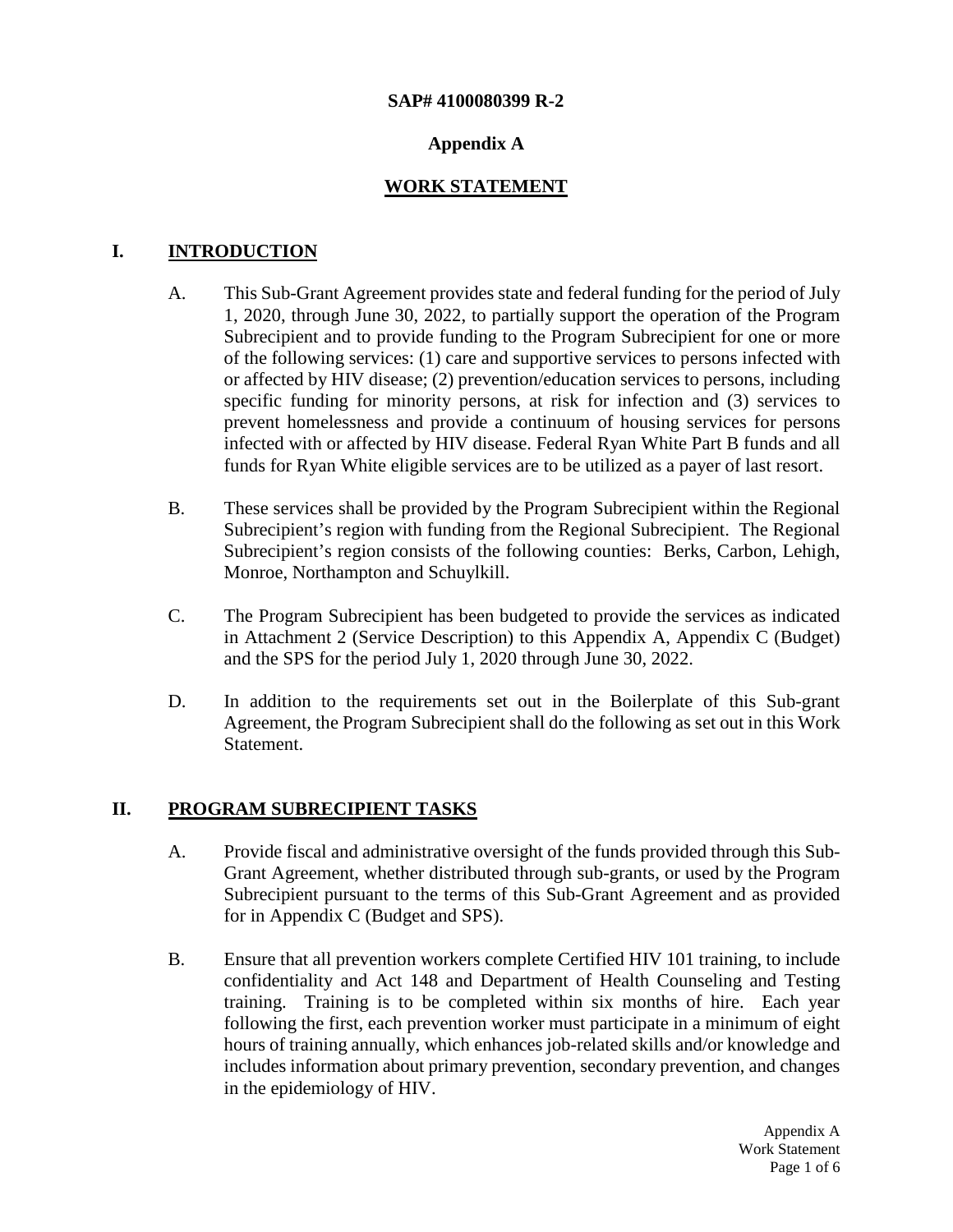- C. Ensure compliance with The Confidentiality of HIV-Related Information Act. 35 P.S. §§ 7601 et seq.
- D. If applicable, provide case management activities to ensure that individuals infected with or affected by HIV disease receive appropriate and coordinated services as outlined in this Sub-grant Agreement.
- E. The Program Subrecipient shall ensure that there is an adequate mechanism for stakeholder input, including input from consumers of services.
- F. Prepare for audits, and arrange for the presentation of accurate fiscal reports to the Regional Subrecipient and the Department. Audits shall be conducted in accordance with the Audit Requirements referred to in this Sub-Grant Agreement or the most current audit regulations. **An audit of the unit-cost rate for each Regional Subrecipient-funded service must be included in the audit in order to determine that services are cost-effective.** All audits shall be submitted to the attention of the Fiscal Officer for this Sub-Grant Agreement at AIDSNET, 31 South Commerce Way, Suite 400, Bethlehem, PA 18017, or at such other address identified in writing by the Regional Subrecipient.
- G. Prepare for on-site monitoring visits conducted by the Regional Subrecipient. Regional Subrecipient shall conduct on-site monitoring visits quarterly (type of monitoring to be determined by the DOH) , as well as a comprehensive on-site monitoring annually, throughout the term of this Sub-grant Agreement to review Program Subrecipient's compliance with Sub-grant terms. As part of the monitoring requirement, the Regional Subrecipient shall identify Sub-grant compliance problems, any need for technical assistance to the Program Subrecipient, and the corrective actions that must be taken to address those identified problems and needs.
- H. Regional Subrecipient shall reimburse Program Subrecipient for the actual costs for the delivery of services. The Program Subrecipient shall establish unit cost measures for services and ensure the components of the unit costs are allowable, include all expenses associated with the delivery of a service, and do not include administrative expenses. The Program Subrecipient shall maintain record of unit cost calculations and make such documentation available for review upon request by the Regional Subrecipient. Reimbursement shall be based on actual expenses.
- I. Ensure that all Sub-grant funds are spent in compliance with current Federal Office of Management and Budget (OMB) cost principles.
- J. The Program Subrecipient shall ensure that there is an adequate mechanism for stakeholder input, including input from consumers of services.
- K. Develop and provide the Regional Subrecipient with a Quality Management plan that outlines the Program Subrecipient's plan to ensure that continuous quality improvement efforts are occurring on an ongoing basis. Program Subrecipients shall be encouraged to coordinate Quality Management processes among other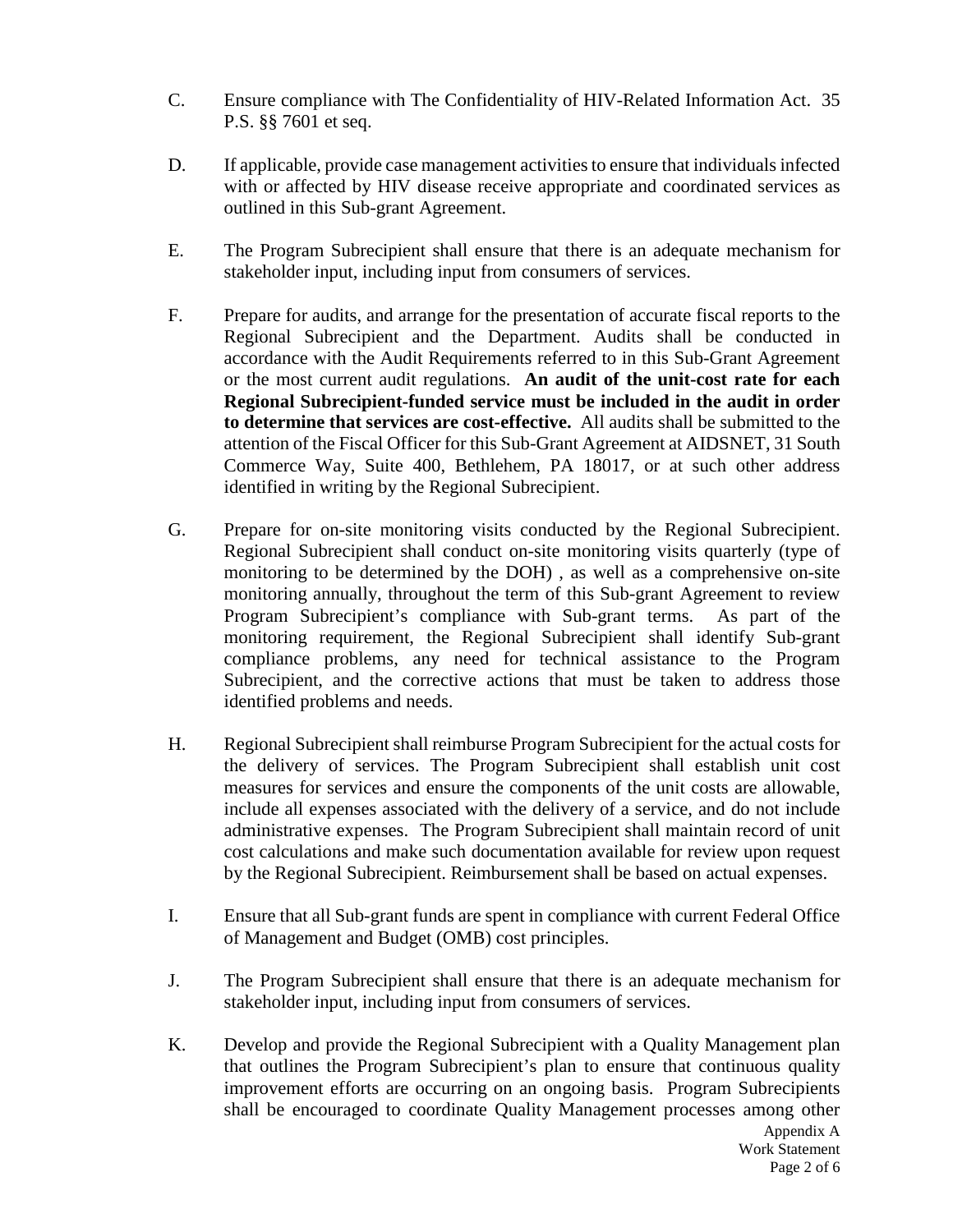Program Subrecipient agencies as a part of a full continuum of service delivery where appropriate.

- L. Maintain appropriate licenses or certifications as required by law. The Department's approval of a Sub-Grant shall not constitute recognition by the Department of a Program Subrecipient's compliance with any applicable Federal or state licensure or certification requirements.
- M. The Program Subrecipient is required to provide reports produced from the CAREWare Database as determined by the Department or the Regional Subrecipient.
- N. Program Subrecipients who receive Ryan White funding and funding for Ryan White eligible services are required to screen clients and collect supporting documentation to certify their eligibility for Ryan White eligible services based on standards of HIV positive diagnosis, identity, residence, insurance status and income as determined by the Department.
	- 1. The Program Subrecipient is required to use the Ryan White Part B Payer of Last Resort Client Certification Form provided by the Department or a form that is approved by the Department.
	- 2. The Program Subrecipient is required to conduct this screening upon each client's intake and to be repeated before every six months following for recertification as directed.
	- 3. The Program Subrecipient is required to refer clients deemed ineligible for Ryan White funded services to a provider who may be able to offer services if the Program Subrecipient is not able to support services for those clients through alternative means.
	- 4. The Program Subrecipient is required in cases where the Program Subrecipient is not able to provide services to an eligible client to refer that client to another provider of Ryan White-funded HIV services that is accessible to that client.

## **III. REPORTING REQUIREMENTS**

- A. The Program Subrecipient shall submit the following reports (denoted with an "x"):
	- $\Box$  The original monthly invoicing forms and supporting documentation (includes CAREWare monthly Financial Report, if applicable) due no later than the  $5<sup>th</sup>$ day of each month
	- $\Box$  Submit by email to AIDSNET's Fiscal Officer a quarterly/year to date Statement of Actual Expenses (i.e. Profit & Loss Statement) for **each program**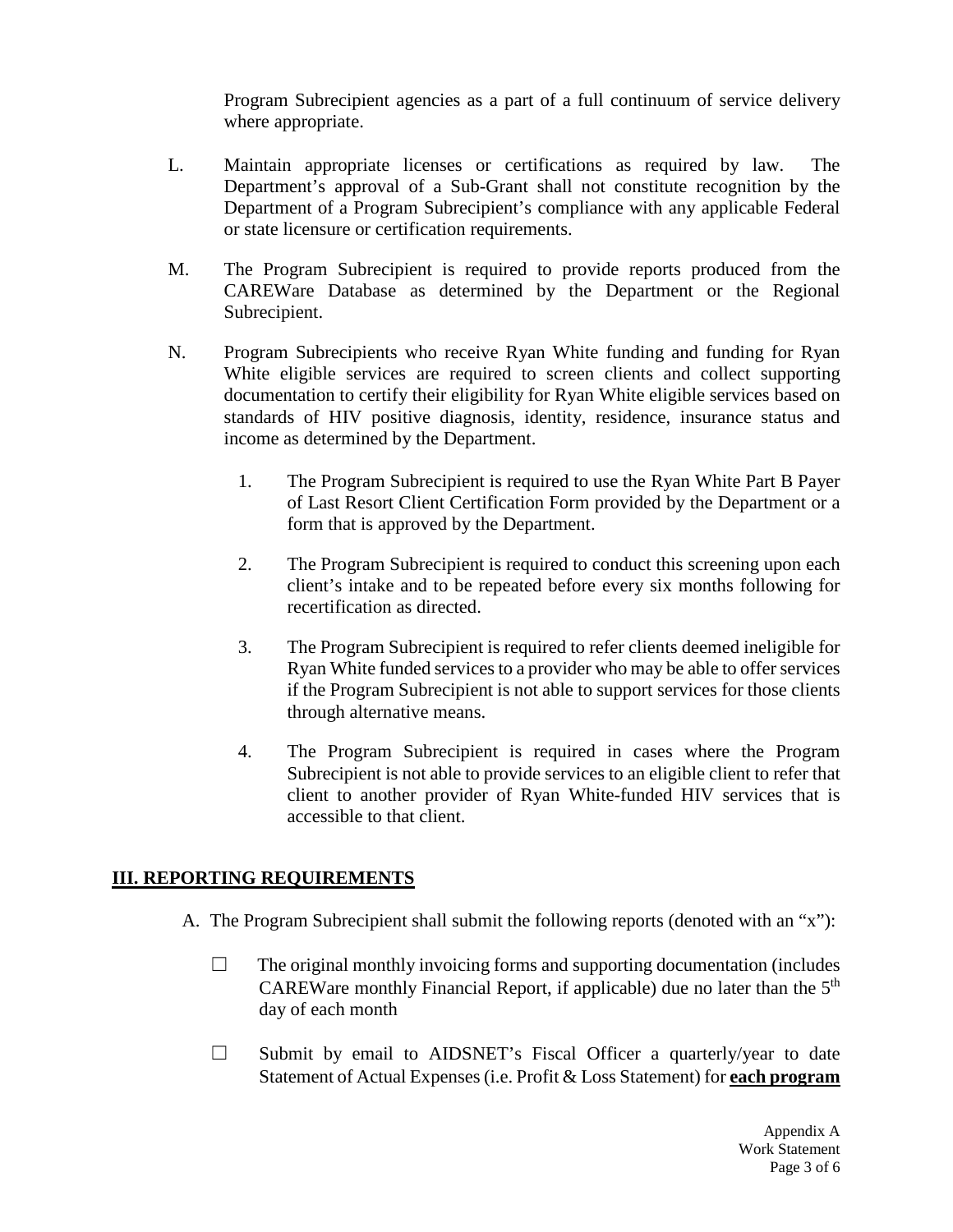no later than the  $15<sup>th</sup>$  day following the end of the quarter (October 15, January 15, April 15, July 15)

- □ Submit by email to AIDSNET's Fiscal Officer an annual Statement of Actual Expenses (i.e. Profit & Loss Statement) for the June 30 year-end for **each program** no later than July 15
- □ Upload to the PA DOH, Division of HIV server a CAREWare Extract Data Transfer report, due no later than January 15, April 15, July 15, and October 15
- $\Box$  Email copy of Prevention Data Tracking Spreadsheet to the Regional Subrecipient Program Manager, due no later than the  $5<sup>th</sup>$  day of each month
- $\Box$  Email a copy of the quarterly prevention narratives: Administrative Comments, Community Linkages, and Intervention Details to the Regional Subrecipient Program Manager, due no later than the  $15<sup>th</sup>$  day of the month following the end of the quarter (October 15, January 15, April 15, July 15)
- ☐ Email a copy of the bi-monthly Performance Measures CAREWare Export to the Regional Subrecipient Program Manager due no later than the  $10<sup>th</sup>$  day of every other month (August 10, October 10, December 10, etc.)
- $\Box$  Fax one (1) copy of CAREWare Financial Report of the mid-year Ryan White Part B HIV/AIDS Program Data Report (includes the Bi-annual Implementation/Progress Report). Regional Subrecipient will provide a sixmonth reminder via email, due October 15.
- $\Box$  Fax one (1) copy of CAREWare Financial Report of the Annual Ryan White Part B HIV/AIDS Program Data Report (includes the Annual Implementation/Progress Report). Regional Subrecipient will provide a reminder via email, due April 15
- $\Box$  Fax one (1) copy of each CAREWare Custom Report required for the Ryan White Year Women, Infants, Children and Youth Report (WICY), due April 30
- $\Box$  Upload to the HRSA HIV/AIDS Bureau web site a one (1) year Ryan White Part B HIV/AIDS Program Services Report (RSR) by running a CAREWare RSR report and data export, due in February/March or as requested by DOH.
- $\Box$  Email a copy of an annual Quality Management Plan to the Regional Subrecipient Program Manager, due no later than September 1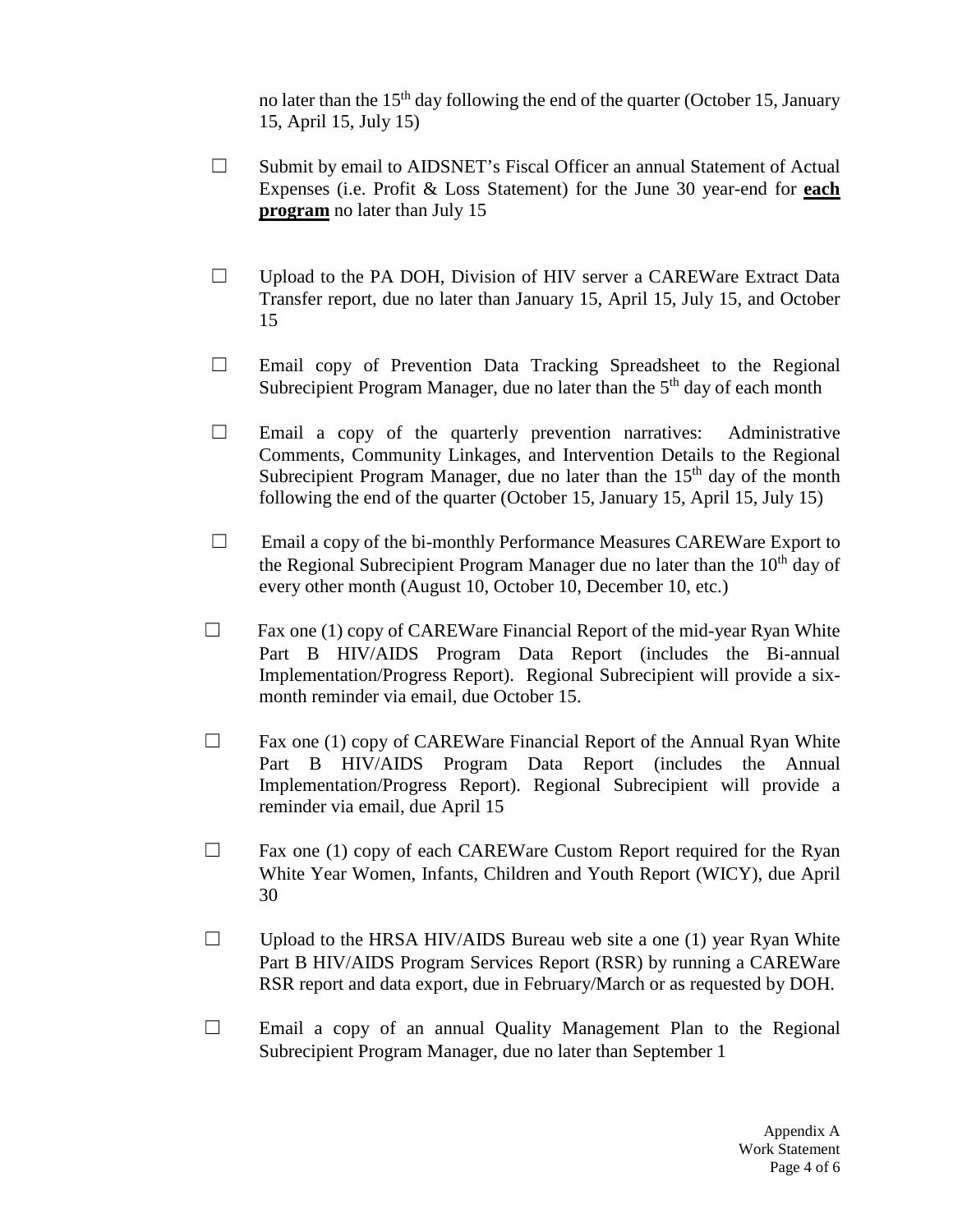- ☐ Email a copy of an updated annual Quality Management Plan to the Regional Subrecipient Program Manager, due no later than March 1
- $\Box$  Email a copy of the Quality Improvement (QI) Project mid-year update report (or Regional Subrecipient approved equivalent reporting documentation) for each QI project, due no later than January 15
- ☐ Email a copy of the Quality Improvement (QI) Project year-end update report (or Regional Subrecipient approved equivalent reporting documentation) for each QI project, due no later than July 15
- ☐ Email a copy of the Annual HOPWA Consolidated Annual Performance and Evaluation Report (CAPER), due no later than January 15.
	- Note: 1. CAREWare reporting requirements may change due to periodic updates to CAREWare.
		- 2. Prevention reporting requirements may change if the PA DOH selects and implements a statewide tracking and reporting system.
- B. The Program Subrecipient shall submit any additional financial and/or programmatic reports, which are deemed necessary by the Regional Subrecipient or required for Federal reporting requirements.
- C. Unless otherwise noted, all reports shall be submitted to the attention of the Program Specialist or Program Manager for this Sub-Grant Agreement at AIDSNET, 31 South Commerce Way, Suite 400, Bethlehem, PA 18017, or at such other address identified in writing by the Regional Subrecipient.
- D. Compliance with the due dates is necessary so that the Regional Subrecipient can complete its regional financial and programmatic reporting responsibility to the Department of Health, insure processing, and release payments in accordance with the provisions of this Sub-Grant Agreement. The Program Subrecipient shall notify the Regional Subrecipient's Program Specialist in writing of circumstances which prevent compliance with the stipulated due dates for reports prior to the due date. Such notification shall not necessarily excuse the Program Subrecipient's failure to meet any such due date.
- E. The Program Subrecipient shall be required to obtain and submit other reports including, but not limited to, assets, property and supplies, research, and financial status reports on Program Subrecipient operations upon the request of and in a manner prescribed by the Regional Subrecipient.
- F. The Program Subrecipient shall participate in and provide reports where such reporting is required by the Regional Subrecipient, utilizing the Bureau of HIV/AIDS CAREWare, which gathers service data required to be reported to HRSA and to the Department of Housing and Urban Development (HUD). This data is also used for planning purposes at the Regional Subrecipient and statewide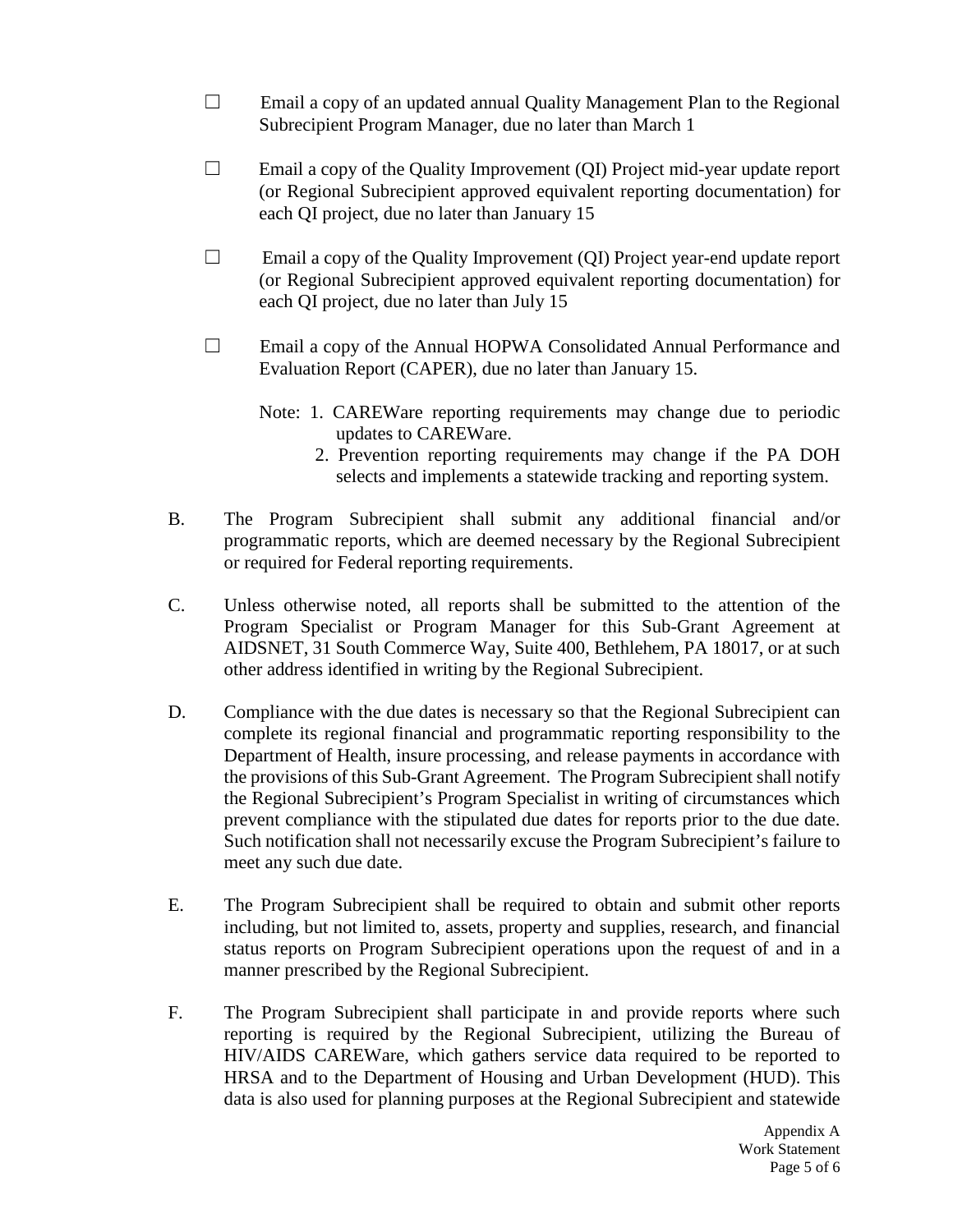levels. In the event that CAREWare or other reporting mechanisms are replaced with different software, Program Subrecipient will be provided with technical assistance in implementing said change(s) and will be expected to submit reports on time.

G. Upon request of the Regional Subrecipient, the Program Subrecipient agrees to provide a written report which sets forth the extent to which it has met its respective obligations to pay the employer's share of and to withhold the correct amount of income taxes, F.I.C.A. taxes, unemployment compensation taxes and workmen's compensation taxes or premiums from employees' salaries as required by law, and remit such amounts to the appropriate federal, state, and local level of government.

Sharedrive:Subgrants 20-22/Boilerplate and Appendices/Appendix A Revised 5/15/2020

> Appendix A Work Statement Page 6 of 6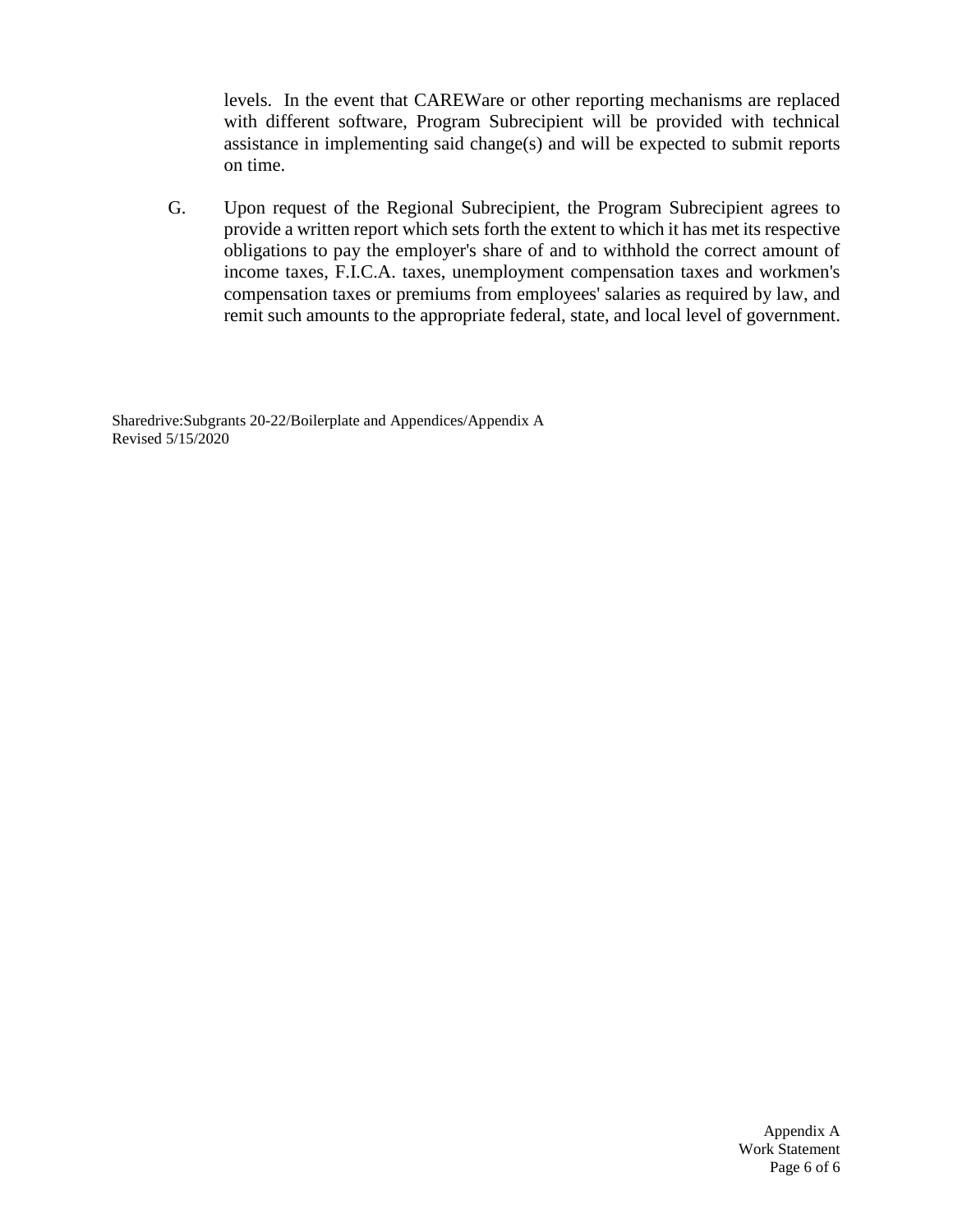# Appendix A Attachment 1 SAP # 4100080399 R-2

# **Research Based HIV Interventions and Strategy Definitions**

| <b>Biomedical</b><br><b>Interventions</b> | Biomedical Interventions – interventions using medical,<br>clinical, and public health approaches designed to<br>moderate biological and physiological factors to prevent<br>HIV infection, reduce susceptibility to HIV and/or<br>decrease HIV infectiousness. |
|-------------------------------------------|-----------------------------------------------------------------------------------------------------------------------------------------------------------------------------------------------------------------------------------------------------------------|
| <b>Public Health</b><br><b>Strategies</b> | Public Health Strategies - are time tested protocols used<br>by public health practitioners in the prevention,<br>screening, diagnostic, or treatment processes for<br>HIV/AIDS prevention.                                                                     |
| <b>Behavioral</b><br><b>Interventions</b> | Behavioral Interventions - interventions intended to<br>teach skills and strategies demonstrated to influence<br>changes in the behaviors that place persons at risk for<br>STD or HIV infection                                                                |
| <b>Structural</b><br><b>Interventions</b> | Structural interventions - interventions designed to<br>implement or change laws, policies, physical structures,<br>social or organizational structures, or standard operating<br>procedures to affect environmental or societal change.                        |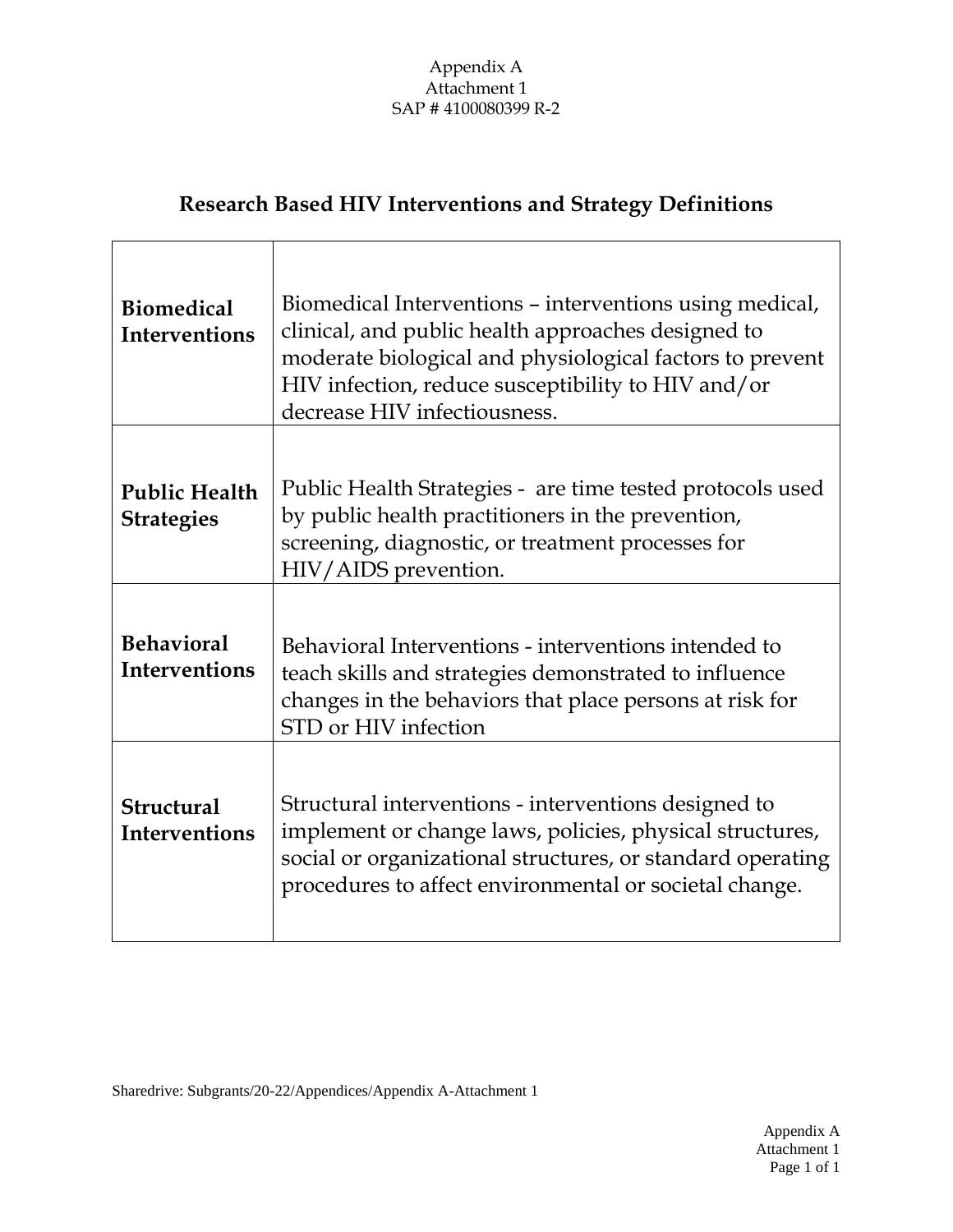## APPENDIX B PAYMENT PROVISIONS

## **I. INTRODUCTION**

Subject to the availability of state and federal funds and the other terms and conditions of this Sub-Grant, the Regional Subrecipient agrees to pay the Program Subrecipient for services rendered during the term of this Subgrant Agreement in accordance with the Appendix C (Budget), for the services identified within Appendix A (Work Statement) and its Attachment 2 (Service Description), to the Subgrant Agreement as follows:

- A. With state funds for HIV-related prevention/education programs; and
- B. With federal funds for HIV-related care services and housing-related services.

# **II. CONDITIONS FOR REIMBURSEMENT**

- A. Payments by the Regional Subrecipient shall be contingent upon the proper execution of this Sub-Grant Agreement by the parties, as well as the Regional Subrecipient's receipt of program, financial and data reports as defined in Appendix A (Work Statement).
- B. The Program Subrecipient agrees that all funds that may be received as a result of this Sub-Grant Agreement are for the purposes set forth herein and that the Sub-Grant Agreement may be cancelled, in whole or in part, by the Regional Subrecipient in the event the funds are not so utilized. If the Regional Subrecipient determines that the Program Subrecipient has spent funds not in accordance with this Sub-Grant Agreement, or any state or federal law or regulation, the Regional Subrecipient will notify the Program Subrecipient of the disallowed expenditure and offset it against any monies payable to the Program Subrecipient or otherwise proceed to collect such disallowed expenditure.
- C. Third-party reimbursement collected during the term of this Sub-Grant Agreement as the result of provision of services under this Sub-Grant Agreement shall be applied against the approved costs or charges to this Sub-Grant Agreement of such services rendered during that same period in order to reduce the amount of reimbursement due from the Regional Subrecipient. Examples of third-party reimbursements include, but are not limited to, medical assistance reimbursements, insurance reimbursements, training fees, and food stamp redemptions.
- D. All Program Subrecipients are required to submit monthly invoices to the Regional Subrecipient's office by the  $5<sup>th</sup>$  of the month following the last day of the month in which services are rendered. If the  $5<sup>th</sup>$  of the month falls on a weekend, then the invoice is due on the Monday following the weekend.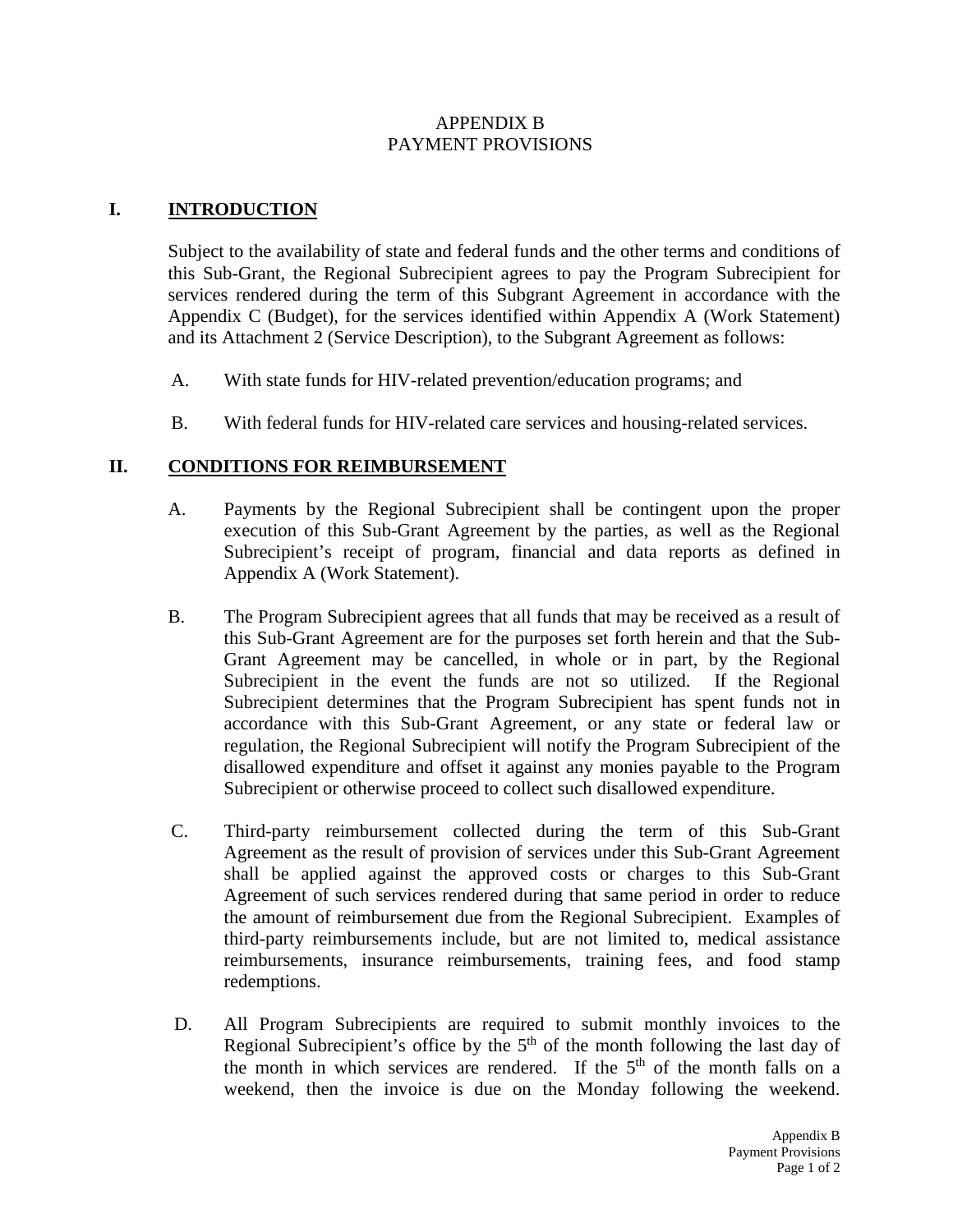Quarterly billing is not acceptable. Customized invoice form(s) to be used by the Program Subrecipient to submit reimbursement for services rendered will be provided to Program Subrecipient on or before July 15 of each fiscal year.

- E. A legible faxed copy or email of the invoice and supporting documentation is allowed by the  $5<sup>th</sup>$  of the month provided that the original invoice and photocopies of supporting documentation are mailed that day. Payment of the invoice will be withheld until the original invoice is received.
- F. In order to be reimbursed for the last month's invoices, the Program Subrecipient must have submitted all required quarterly reports with the final invoice(s) by July 5, 2021, for fiscal year 2020-2021 and by July 5, 2020, for fiscal year 2021-2022.
- G. Conditions for reimbursement may be subject to change by the Regional Subrecipient or the Department as required to better facilitate the cash management objectives of the Commonwealth. Further, the Regional Subrecipient may, at its sole discretion, disallow reimbursement under this Sub-Grant Agreement for invoices not submitted in compliance with the time requirements in Paragraphs D, E and F above or for services required under this Sub-Grant that have not been performed or delivered in a manner acceptable to the Regional Subrecipient.

# **III. SUB-GRANT MODIFICATIONS**

- A. The Program Subrecipient must receive prior written approval from the Regional Subrecipient for requested shifts in funds from one service to another within the same funding source and for which Program Subrecipient is already funded.
- B. Increases in total Sub-Grant amount of more than 10% of the original allocation, or the addition of new services, shall require a formal signed amendment to this Sub-Grant Agreement.

Sharedrive: 20-22 subgrants/appendix B payment provisions Revised 4/15/2020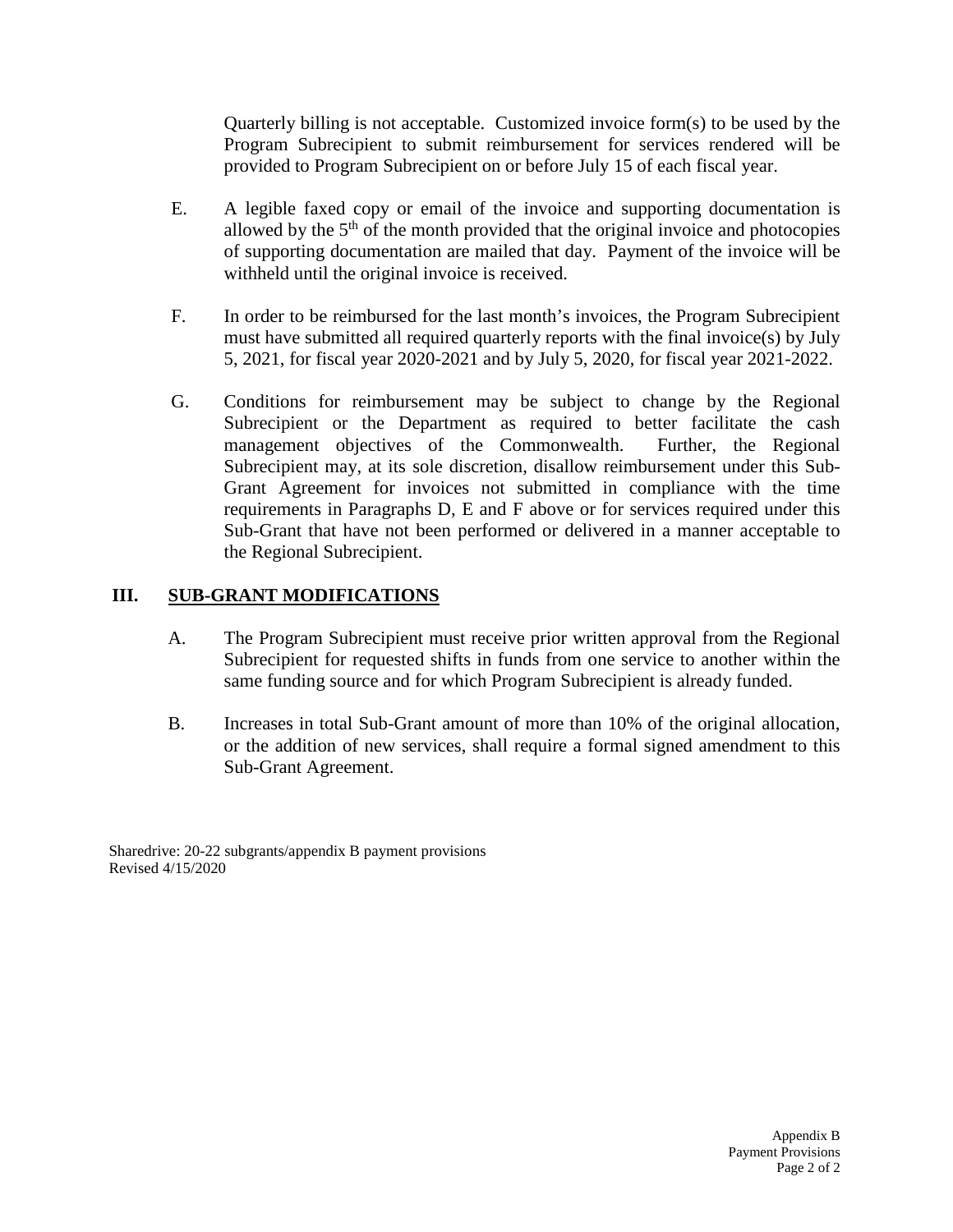#### **SAP# 4100080399 R-2**

# **Appendix D**

# **PROGRAM SPECIFIC PROVISIONS**

## **I. UTILIZATION OF FUNDS**

Funds for Ryan White eligible services shall not be utilized for any prevention services defined in Appendix A, Work Statement, Attachment 1 (Research Based HIV Interventions and Strategy Definitions). All Ryan White requirements apply to funds for Ryan White eligible services.

## **II. MANUALS AND DATABASES**

The Program Subrecipient shall fulfill the terms of this Sub-grant Agreement in accordance with the provisions of the Division of HIV Disease Housing Opportunities for Persons With AIDS Manual, (hereinafter referred to as "HOPWA Manual"), CAREWare Database (or any other database determined by the Department) and the Pennsylvania Ryan White Part B Program Service Standards (hereinafter referred to as the "Service Standards"), the Ryan White CARE Act Part B Manual (hereinafter referred to as "the Part B Manual"), any updates or revisions to these documents. The HOPWA Manual, CAREWare Database, the Service Standards, the Part B Manual, and any updates or revisions to these documents are incorporated into this Sub-grant Agreement by reference. The Program Subrecipient acknowledges having previously received a copy of these documents.

## **III. STANDARDS**

Upon receipt of the funds that are the subject of this Sub-grant Agreement, the Program Subrecipient agrees that it shall use those funds in accordance with all applicable provisions of state and Federal laws and regulations, including those laws and regulations pertaining to the delivery and funding of HIV programs and services. Such pertinent provisions include, but are not limited to, the following:

- A. The Program Subrecipient shall provide services in accordance with the provisions of the Ryan White Comprehensive AIDS Resource Emergency (CARE) Act of 1990, 42 U.S.C. §§ 300ff-21 et seq., as amended. The Program Subrecipient providing services under this Sub-grant Agreement, shall do so in accordance with 42 U.S.C. §§ 12901 et seq. and the provisions of 24 C.F.R. Part 574.
	- 1. The Program Subrecipient shall cooperate fully with the Regional Subrecipient and the Commonwealth in any reporting, audit, or fiscal requirements imposed under 42 U.S.C. § 300ff-23 and § 300ff-27 and under 42 U.S.C. §§ 12901 et seq. and 24 C.F.R. Part 574 or as specified in this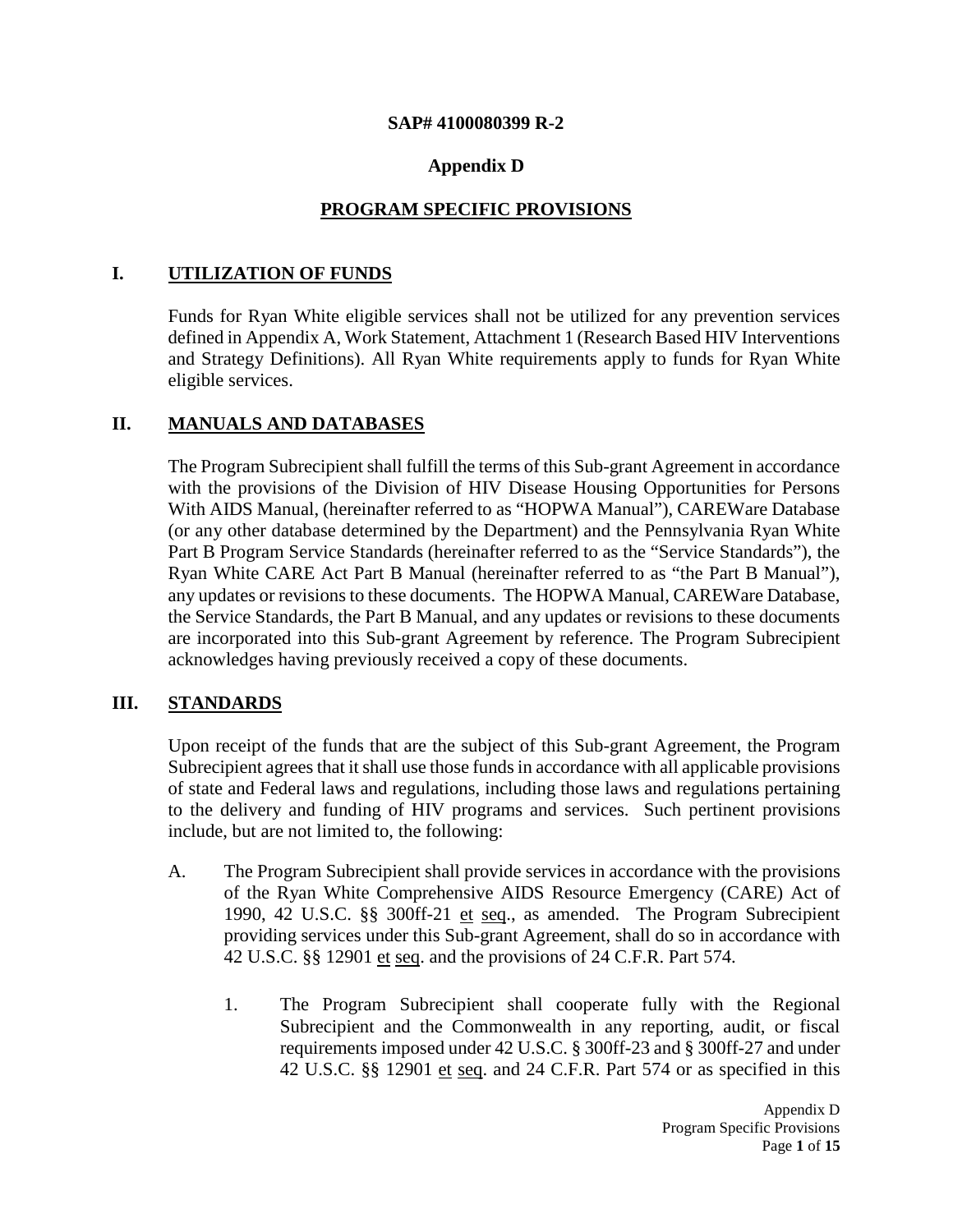Sub-grant Agreement, including its Appendix B, Payment Provisions, and Audit Requirements, which are incorporated by reference to this document, and the HOPWA Manual. Both are incorporated herein by reference and the Program Subrecipient acknowledges having a copy of the manuals. Program Subrecipients that do not meet the threshold for an A-133 audit, shall complete a program-specific audit. Said audit shall be done in accordance with the program-specific audit reporting requirements that are incorporated into the agreement

- 2. The Program Subrecipient shall, should the Federal government conduct any investigation under 42 U.S.C. § 300ff-23 and § 300ff-27 or under 42 U.S.C. §§ 12901 et seq., cooperate fully with the Commonwealth and the Federal government in such investigation, and shall specifically make available for examination and copying by the Commonwealth, the U.S. Department of Health and Human Services (HHS), the U.S. Department of Housing and Urban Development (HUD) or the Comptroller General of the United States, any documentary records related to this Sub-grant Agreement including its Appendix B, Payment Provisions, and Audit Requirements, which are incorporated by reference to this document, and the services and funds under this Sub-grant Agreement.
- B*.* The Program Subrecipient shall not, pursuant to 42 U.S.C. § 300ff-27(b)(3)(F), use Sub-grant Agreement funds to pay for any item or service to the extent that payment has been made, or one can reasonably expect payment to be made for that item or service:
	- 1. Under any state compensation program, under an insurance policy, or under any Federal or state health benefits program; or
	- 2. By any entity that provides health services on a prepaid basis.
- C. The Program Subrecipient shall not, pursuant to 42 U.S.C. § 300ff-1 and 35 P.S. §§ 780-101 et seq., use the funds provided under this Sub-grant Agreement to provide individuals with hypodermic needles or syringes so that such individuals may use illegal drugs. No funds under this Sub-grant Agreement shall be used to support a needle exchange program.
- D. The Program Subrecipient shall ensure that under no circumstances shall funds from this Sub-grant Agreement be used to make direct payments to clients.
- E. The Program Subrecipient shall only charge a client pursuant to a sliding fee scale for services provided under this Sub-grant Agreement with funding from the Ryan White CARE Act, supra, and funding for Ryan White eligible services. The Program Subrecipient shall make the sliding fee scale available to the public. No client whose gross family income is at, or below, 100% of the Federal poverty guidelines shall be charged for any service.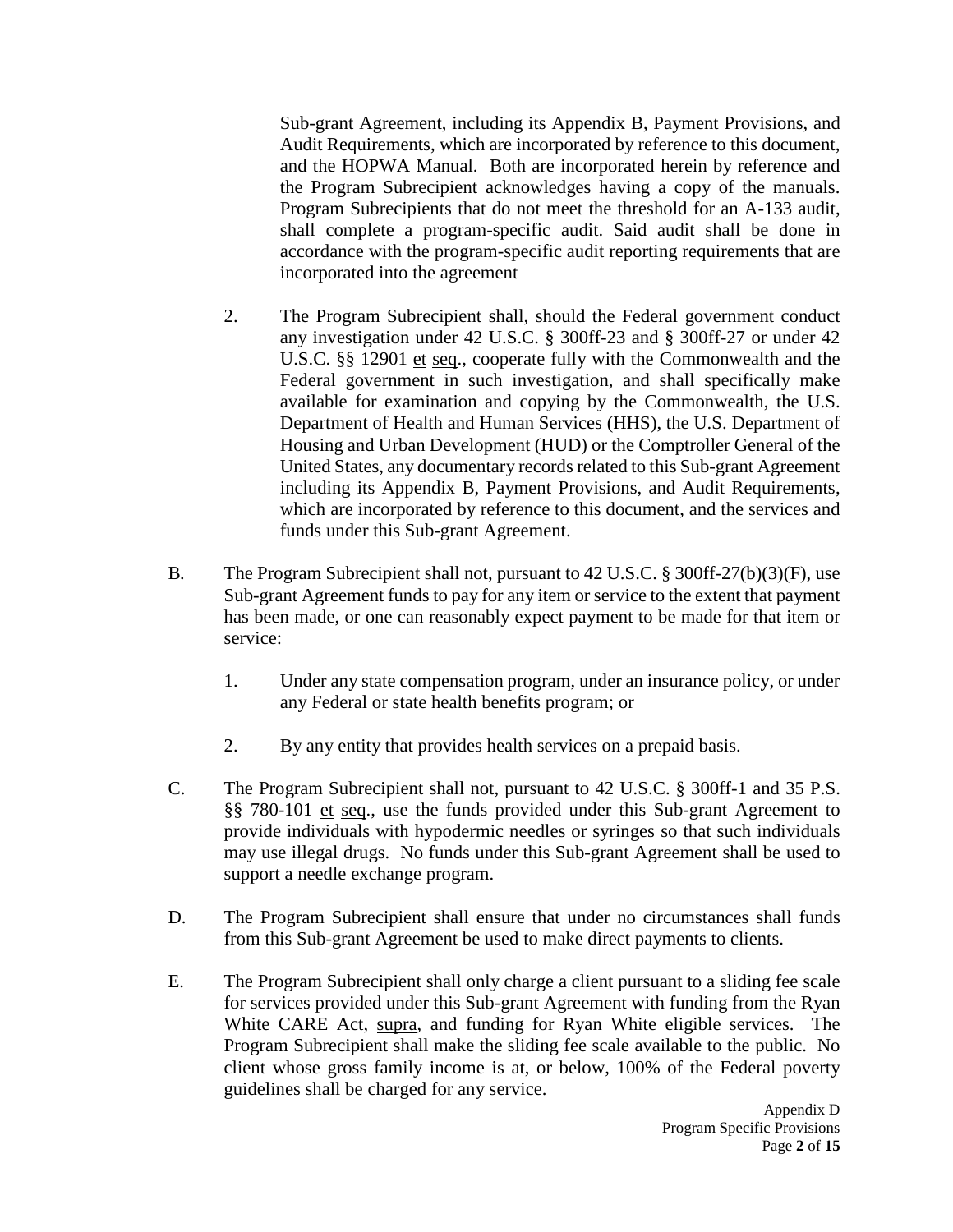- 1. Annual aggregate charges to individual clients receiving services paid for with funds for Ryan White eligible services under this Sub-grant Agreement shall conform to statutory limitations as provided in Appendix B, Payment Provisions. The term, "aggregate charges," applies to annual charges imposed for all such services without regard to whether they are characterized as enrollment fees, premiums, deductibles, cost sharing, copayments, coinsurance, or other charges for services.
- 2. The Program Subrecipient shall use the annual gross salary of the individual or family as the baseline by which the caps on fees for each individual or family shall be established.
- 3. The Program Subrecipient shall require written certification from the client that the annual gross salary information provided by the client is accurate.
- F. The Program Subrecipient shall provide HIV-related health care and support services without regard to the ability of the individual to pay for such services and without regard to the current or past health condition of the individual with HIV disease.
- G. The Program Subrecipient shall provide services in a setting that is accessible to low-income individuals with HIV disease.
- H. The Program Subrecipient shall engage in outreach to low-income individuals with HIV disease to inform such individuals of available services.
- I. The Program Subrecipient shall ensure that written referral agreements are in place between the Program Subrecipient and agencies within the Program Subrecipient's region of service that conduct HIV testing. Such agreements shall assure that eligible clients are linked to HIV care within the prescribed timeframe after receiving positive test results.
- J. The Regional Subrecipient and all Program Subrecipient shall use a percentage of the funds received under this Sub-grant Agreement to provide health and support services to women, infants, children, youth, and families with HIV disease. The percentage shall be the ratio of the population of women, infants, children and youth with HIV in the region to the general population in the Regional Subrecipient's region of service with HIV disease.
- K. The Regional Subrecipient certifies that the Federal funds to be used under this Sub-grant Agreement, pursuant to the provisions of the Ryan White CARE Act of 1990, 42 U.S.C. Section 300ff-21 et seq. and the provisions of 42 U.S.C. §§ 12901 et seq. and 24 C.F.R. § 574.400, as well as funds for Ryan White eligible services, do not replace or supplant, in any way, current state or local funds for already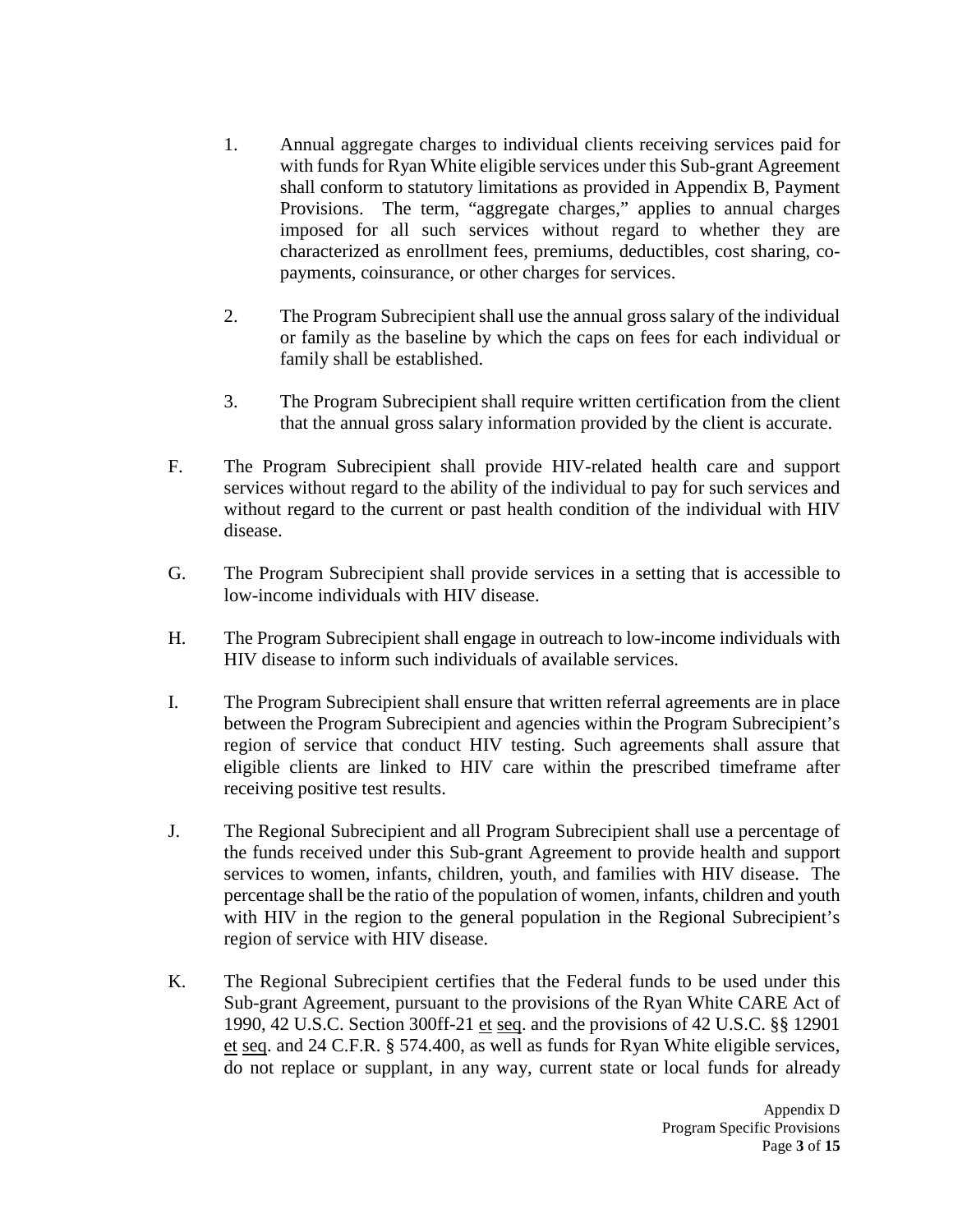existing services. The Regional Subrecipient further certifies that the services to be provided under this Sub-grant Agreement are not already available without cost.

L. All Program Subrecipients under this Sub-grant Agreement providing HOPWA Program short-term rent, mortgage or utility (STRMU) payments to clients shall also evaluate the client's overall living situation and determine if there is a need to assist them with tenant-based rental assistance rather than continued STRMU assistance in the future in order to prevent homelessness and enable clients to stabilize their housing situation.

# **IV. POLICY INTERPRETATIONS ON THE USE OF FUNDS**

The Program Subrecipient shall comply with any policy interpretation provided by the Health Resources and Services Administration (HRSA) on the use of any funding for Ryan White eligible services, the Department on the use of state funds, or by the Department of Housing and Urban Development (HUD) on the use of HOPWA funds, which current interpretations are attached hereto as Appendix D, Paragraph IX, Funding Limitations, and shall also comply with any update or additional interpretations issued. The Regional Subrecipient will notify the Program Subrecipient in writing prospectively of any such update or additional policy interpretations, which update or additional interpretations shall be incorporated herein by reference, along with the Regional Subrecipient's written notice.

# **V. INTEREST OF THE PROGRAM SUBRECIPIENT**

- A. The Program Subrecipient covenants that it presently has no adverse interest and it shall not acquire any adverse interest, direct or indirect, which would conflict in any manner or degree with the performance of its services hereunder. The Program Subrecipient further covenants that in the performance of this Sub-grant Agreement, it shall not knowingly employ any person having such adverse interest. The Program Subrecipient further certifies that no member of the board of the Program Subrecipient or any of its officers or directors or any individuals, including but not limited to committees and work groups whose responsibilities include making decisions in any way related to funding under this Sub-grant Agreement or subsequent Subgrants, has such an adverse interest.
- B. For purposes of this Paragraph V, having an adverse interest means being employed by or sitting in an advisory position to such company, corporation, or organization, or having a contract or Grant Agreement to provide services or materials, supplies, equipment, land, or other personal or real property to the company, corporation, or organization, or having more than a five percent ownership interest including ownership in the aggregate by such person and any immediate family member.
- C. The Program Subrecipient shall not make any contract for reimbursable services (other than an employment contract addressing duties to be performed as a member of the governing body or Board, or Advisory Board, or an employee of the Program Subrecipient) with: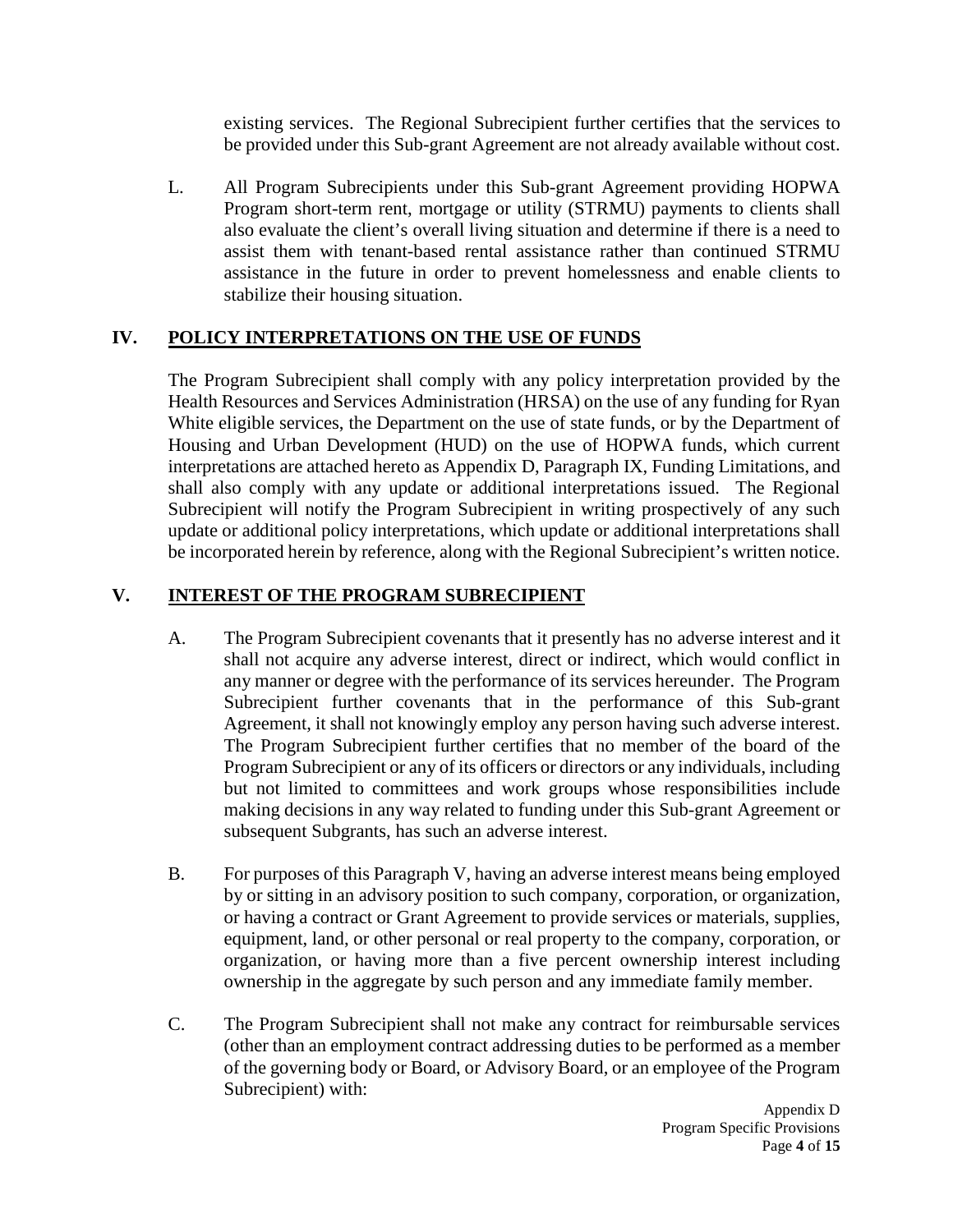- 1. A member of the governing body or Board of Directors, whose responsibilities include making decisions in any way related to funding under this Sub-grant Agreement or subsequent Subgrants, or a member of his/her immediate family.
- 2. An employee of the Program Subrecipient, whose responsibilities include making decisions in any way related to funding under this Sub-grant Agreement or subsequent Subgrants, or any member of his/her immediate family.
- 3. A company, corporation, or any organization which operates either forprofit or not-for-profit, in which any person listed in Paragraphs C1, or C2, has an adverse interest, as defined in Paragraph B above.
- D. Any exception to the above must be requested in writing and approved by the Department in writing. Such request shall, at a minimum, define the mechanisms by which an individual or entity may cure any potential violation of this Paragraph by recusing himself or itself from any decision concerning funding for that individual or entity.
- E. In regard to HOPWA funding, the Program Subrecipient further agrees to comply with the conflict of interest provisions at 24 C.F.R. § 574.625.

The provisions of this Paragraph V supersede the language of Paragraph 26 (Interest of Grantee) of the Standard General Terms and Conditions, which are incorporated by reference to this document.

## **VI. INSURANCE (PROGRAM SUBRECIPIENT REQUIREMENTS)**

- A. The Program Subrecipient shall be considered as an independent Program Subrecipient under this Sub-grant Agreement and provide for insurance coverage. At a minimum, insurance protection shall include: liability, property loss (damage, fire and theft), unemployment compensation and worker's compensation insurance coverage. Further, employees of the Program Subrecipient who have financial responsibilities related to the receipt and disbursement of funding under this Subgrant Agreement shall be covered by a fidelity bond adequate to protect the Department, the Regional Subrecipient and the Program Subrecipient from any potential loss. Such fidelity bond coverage shall be in an amount not less than one sixth (1/6) of the total cost of the annual grant amount and shall name the Department and the Regional Subrecipient as co-insureds.
- B. The Program Subrecipient may fulfill its responsibility under this Paragraph VI either by purchasing the insurance coverage or by having the status of being selfinsured under the laws of the Commonwealth. In the event of the Program Subrecipient having self-insured status, benefits paid by the Program Subrecipient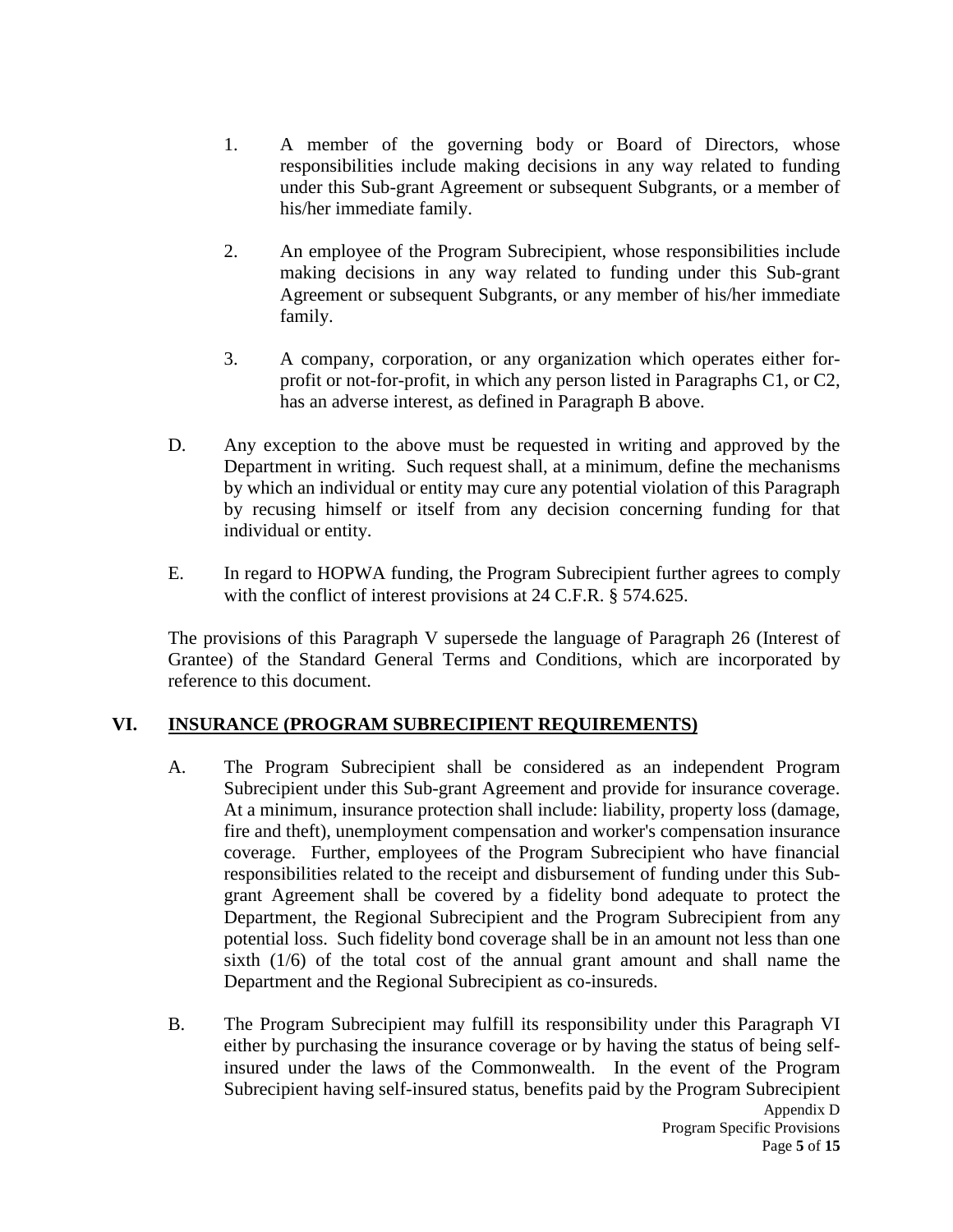are not reimbursable by the Department or the Regional Subrecipient under the terms of this Sub-grant Agreement without prior written approval from the Department. The Program Subrecipient accept full responsibility for the payment of their premiums for unemployment compensation, worker's compensation as well as payroll deductions for income tax and social security and any other taxes or payroll deductions required by law for the employees who are performing services specified by this Sub-grant Agreement.

- C. The Regional Subrecipient shall require that Sub-grants for the provision of services hereunder include the above insurance coverage provisions except: 1) feefor-service arrangements, where the fee is paid for by funds under this Sub-grant Agreement, for Program Subrecipient service costs below \$10,000 during the Subgrant Agreement period; 2) Subgrants for consultants, commodities or training.
- D. This paragraph VI supplements Paragraph 4 (Independent Contractor) of the Standard General Terms and Conditions which are incorporated by reference to this document.

## **VII. FEDERAL DEBARMENT, SUSPENSION, INELIGIBILITY, AND VOLUNTARY EXCLUSION**

- A. The Program Subrecipient shall comply with all federal debarment regulations set forth at 45 C.F.R. Part 76 et seq.
- B. The Program Subrecipient shall promptly notify the Regional Subrecipient of Program Subrecipient's debarment, suspension, being proposed for debarment, being declared ineligible, or being voluntarily excluded from participation in that transaction by any Federal department or agency.

This Paragraph VII supplements Paragraph 41 (Contractor Responsibility Provisions) of the Standard General Terms and Conditions which are incorporated by reference to this document.

## **VIII. CONFIDENTIALITY PROVISIONS**

The Program Subrecipient shall maintain the confidentiality of individual client HIV disease related records and information contained in them in accordance with the Confidentiality of HIV-Related Information Act, 35 P.S. Section 7601 et seq. ("Act 148") and other appropriate confidentiality laws and regulations including but not limited to those related to substance abuse such as 42 U.S.C. Section 290dd-2, 42 C.F.R. Part 2, 71 P.S. Section 1690.108, 4 Pa. Code Section 255.5, and 24 C.F.R. § 574.440. The Program Subrecipient shall, to ensure confidentiality of client information, make adequate provision for system security and protection of individual privacy.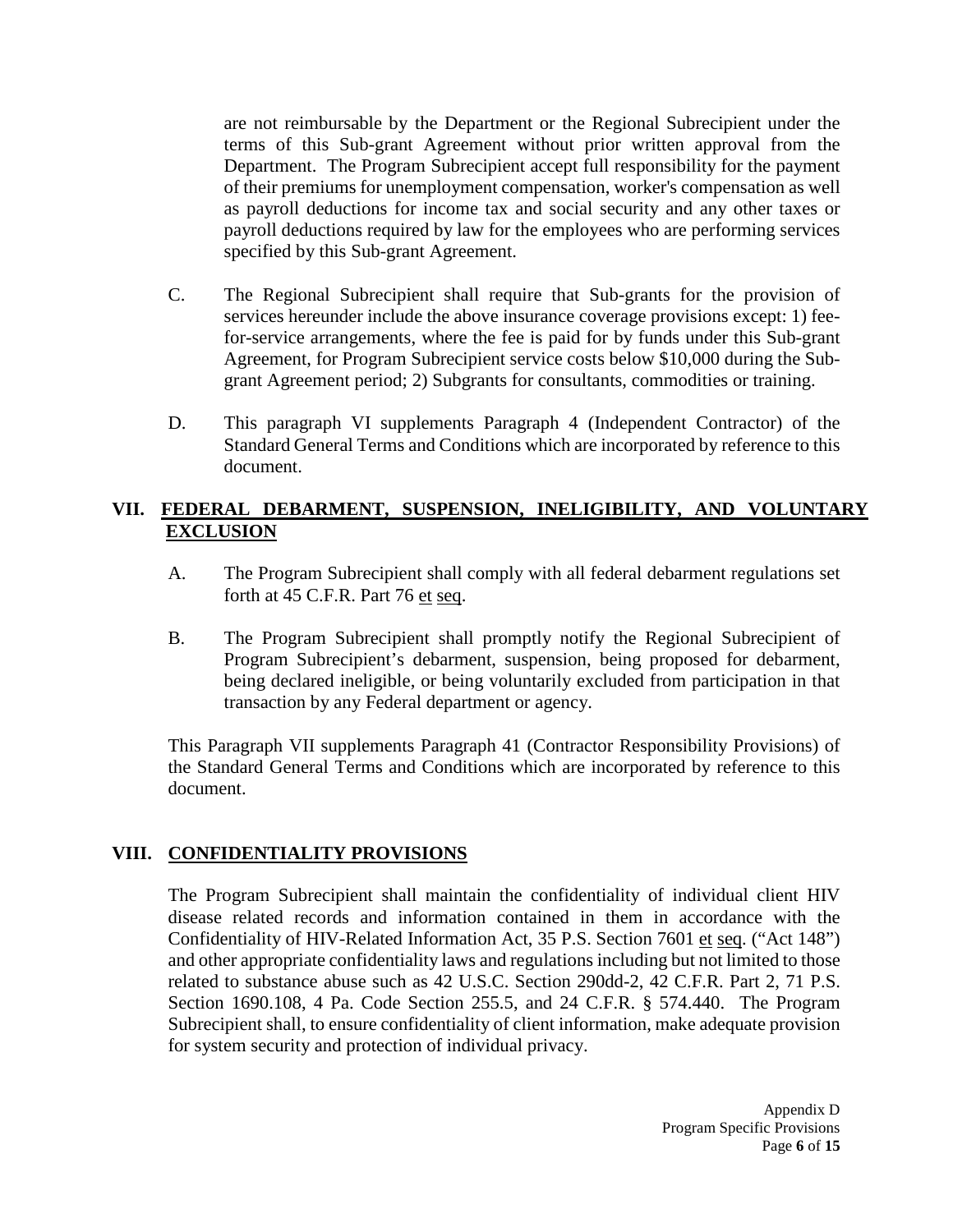This Paragraph VIII supplements Paragraph 23 (Confidentiality, Sensitive Documents and Information) of the Standard General Terms and Conditions which are incorporated by reference to this document.

# **IX. FUNDING LIMITATIONS**

- A. The Program Subrecipient shall comply, with the funding limitations described in this Appendix D, Paragraph IX. These limitations affect one or more of the following: Ryan White eligible persons, Ryan White funded services, Ryan White eligible services, or all funds under this Sub-grant Agreement. Services defined in this Paragraph IX are not applicable to this Sub-grant Agreement unless such services appear in Appendix A, Work Statement, exclusive of Attachment 1, and in Appendix C, Budget.
- B. The principal intent of the Ryan White CARE Act, as it relates to services provided through this Sub-grant Agreement, is the provision of services to persons infected with HIV and those who have clinically defined AIDS. The Program Subrecipient shall verify the HIV status and document the eligibility of all clients who receive Ryan White eligible services.
- C. The Program Subrecipient shall use funds for Ryan White eligible services provided under this Sub-grant Agreement for services to individuals not infected with HIV only in the following circumstances:
	- 1. The service has as its primary purpose enabling the non-infected individual to participate in the care of someone with HIV disease. Examples include caregiver training for in-home medical or support services; and support groups, counseling, and practical support that assist with the stress of caring for someone with HIV disease.
	- 2. The service directly enables an infected individual to receive needed medical or support services by removing an identified barrier to care. Examples include payment of premiums for a family health insurance policy to ensure continuity of insurance coverage for a low-income HIVinfected family member, or child care for non-infected children while an infected parent secures medical or support services.
	- 3. The service promotes family stability in coping with the unique challenges posed by HIV disease. Examples include permanency planning for infected and non-infected children of HIV-infected parents, and mental health services, which focus on equipping non-infected family members and care givers to manage the stress and loss associated with HIV disease.
- D. The following services may be provided to HIV-affected persons if they have been budgeted for under this Sub-grant Agreement, in accordance with the provisions of this entire Sub-grant Agreement, including Appendix A, Work Statement, and its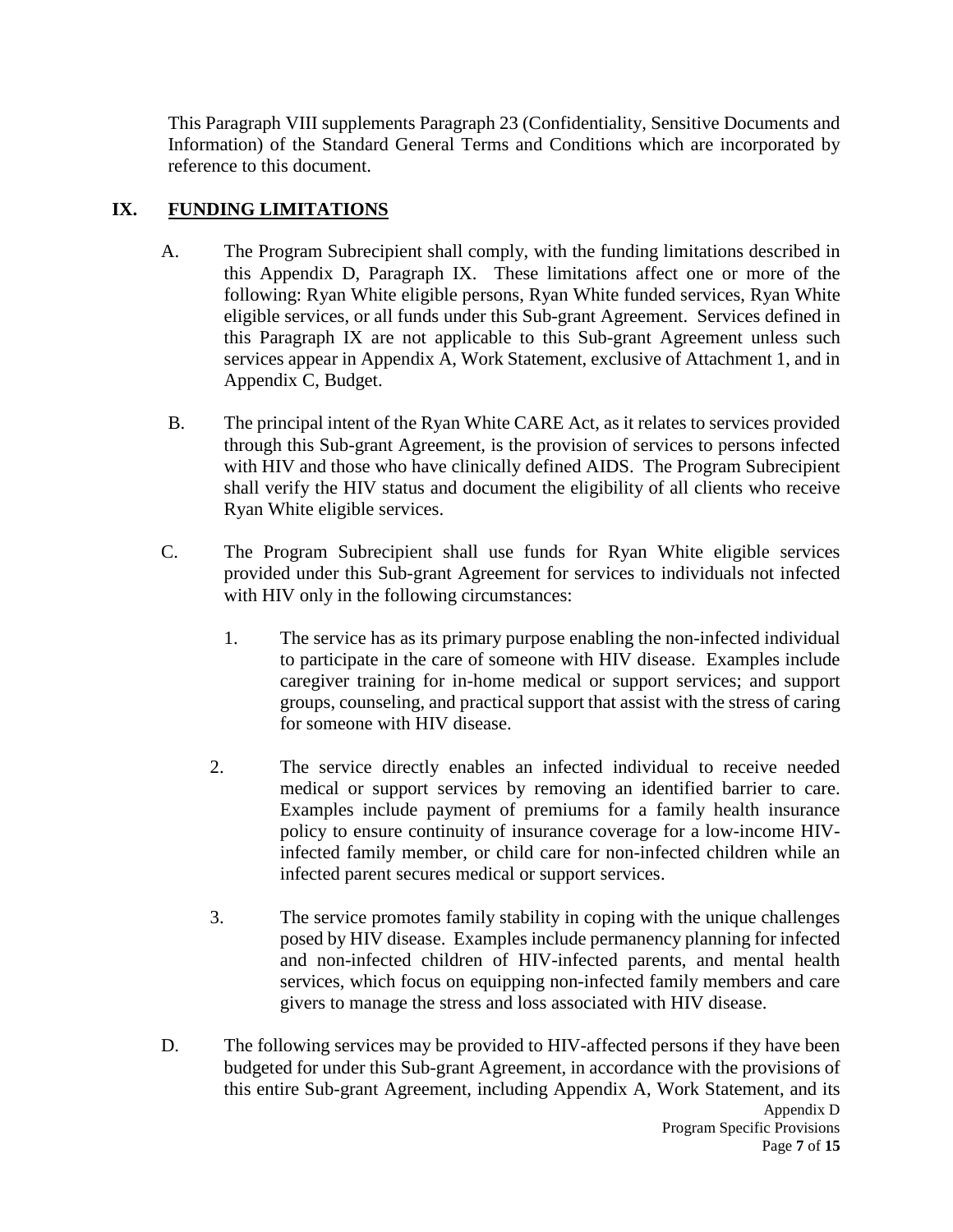Attachment 1, and Appendix C, Budget: Case Management (Non-Medical), Treatment Adherence Counseling, Respite Care, Child Care Services, Emergency Financial Assistance, Food Bank/Home Delivered Meals, Health Education/Risk Reduction, Housing Services, Legal Services, Permanency Planning, Psychosocial Support, Referral Health Care/Supportive, Substance Abuse – Residential, Outreach Services, Rehabilitation, Linguistics Services, Medical Transportation Services.

- E. The Program Subrecipient is responsible to be cognizant of limitations on uses of funds outlined in the Public Health Service Grants Policy Statement, which is incorporated herein by reference. Copies of the Statement are available from HRSA's Grants Management Office. In the case of services being supported in violation of an existing federal policy (e.g. payment of home mortgages), the use of funds for Ryan White eligible services must be terminated immediately. The Regional Subrecipient or the Department may require Program Subrecipient to return already-spent funds to the Regional Subrecipient or the Department.
- F. The Program Subrecipient shall make reasonable efforts to secure other funding to use in providing services instead of funds under this Sub-grant Agreement whenever possible. In support of this intent, it is an appropriate use of funds under this Sub-grant Agreement to provide case management or other services, which have as a central function ensuring that eligibility for other funding sources (e.g., Medicaid or Medicare, other local or State-funded HIV programs, or private sector funding, etc.) is aggressively and consistently pursued. If funds other than the funds under this Sub-grant Agreement are available or can be attained, those funds must be used.
- G. The Program Subrecipient shall not use funds under this Sub-grant Agreement for professional licensure or to meet program licensure requirements. Funds for Ryan White eligible services provided under this Sub-grant Agreement may be used to support the specific HIV staff training that enhances an individual's or an organization's ability to improve the quality of services to clients. The Program Subrecipient must submit requests to the Regional Subrecipient for and receive prior written approval from the Department for any out of region and out of state travel that would be supported by this agreement. The Regional Subrecipient shall review the request for fiscal and programmatic appropriateness before forwarding it to the Department.
- H. All travel funded by this Sub-grant must be in accordance with Commonwealth of PA travel guidance.
- I. Allowable Use of Funds for Ryan White Eligible Discretely Defined Categories of Services

The Program Subrecipient shall meet the requirements for funding set out in this subparagraph (I).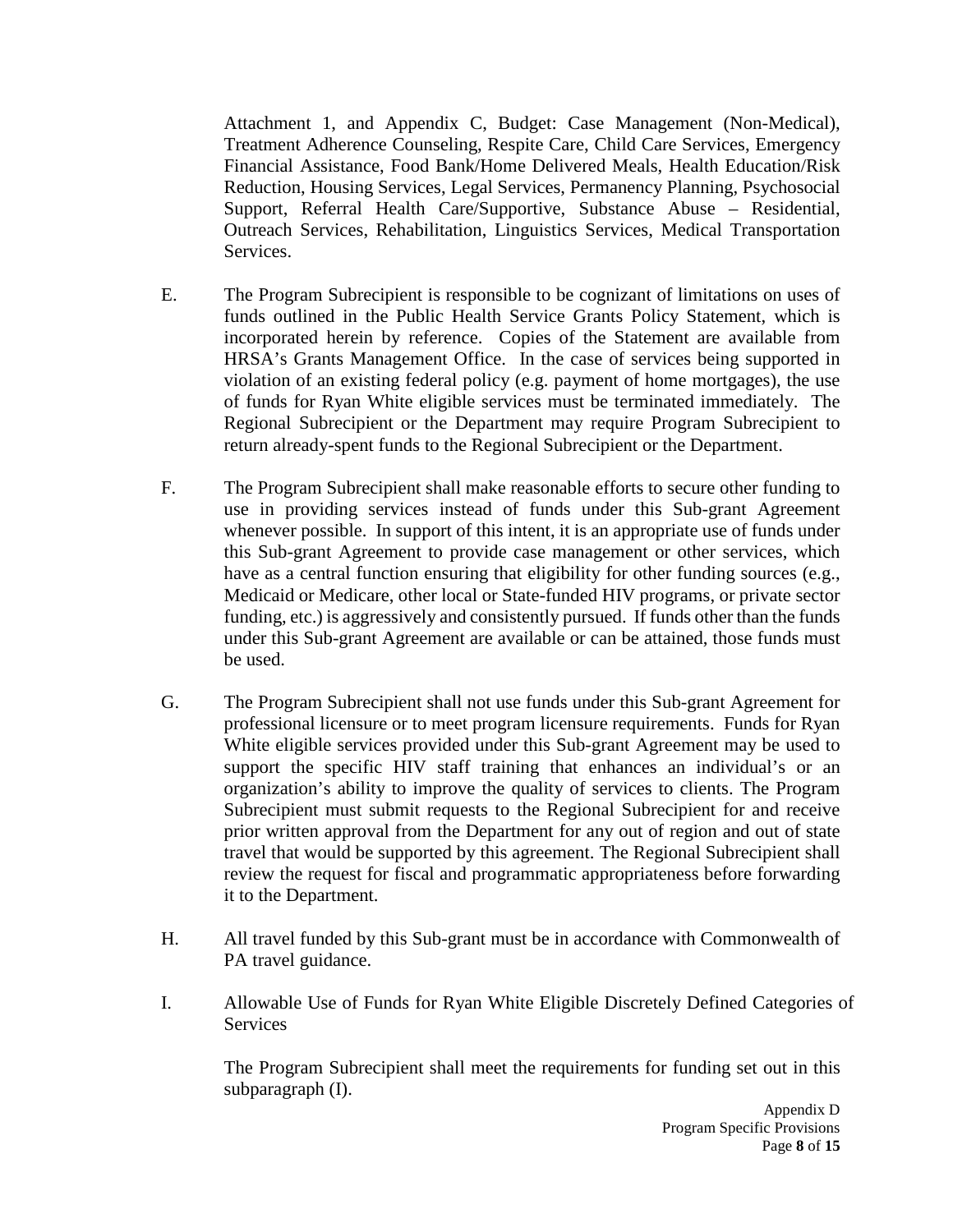- 1. All services under this Sub-grant Agreement shall directly contribute to the establishment of a continuum of care.
- 2. Funds for Ryan White eligible services shall only support HIV-related needs of eligible individuals. The Program Subrecipient shall assure that an explicit connection can be made between any service supported by funding for Ryan White eligible services, and the intended recipient's HIV status or caregiving relationship to a person with HIV disease.
- 3. Funds for Ryan White eligible services shall be used to support the following eligible services:
	- a. **Service Categories:** *(as defined in the Service Standards along with any updates. The Program Subrecipient acknowledges being familiar with such standards).* 
		- i. Emergency Financial Assistance
		- ii. Food Bank, Home and Congregate Meals
		- iii. Health Education/Risk Reduction
		- iv. Health Insurance Premium and Cost Sharing Assistance
		- v. Home and Community- Based Health Services
		- vi. Home Health Care
		- vii. Hospice
		- viii. Housing Services
		- ix. Linguistic Services (Translation and Interpretation)
		- x. Medical Case Management
		- xi. Medical Nutrition Therapy
		- xii. Medical Transportation Services
		- xiii. Mental Health Services
		- xiv. Non-Medical Case Management
		- xv. Other Professional Services/Legal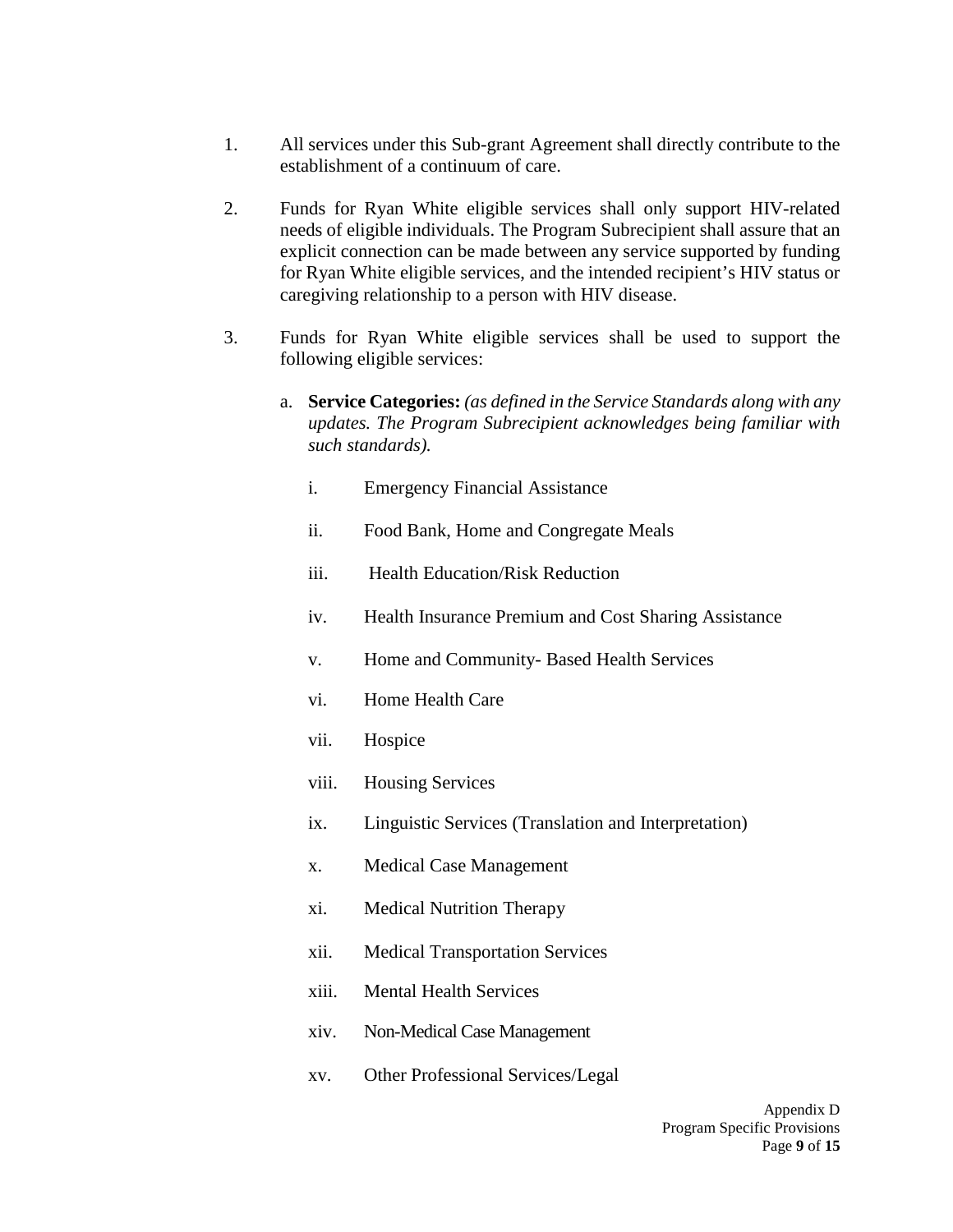| xvi. Oral Health Care                           |
|-------------------------------------------------|
| xvii. Outpatient/Ambulatory Health Services     |
| xviii. Outreach Services                        |
| xix. Psychosocial Support                       |
| xx. Referral for Healthcare/Supportive Services |
| xxi. Respite Care                               |
| xxii. Substance Abuse Services                  |
| xxiii. Child Care Services                      |
| xxiv. Early Intervention Services               |
|                                                 |

b. Water Filters

The Program Subrecipient shall only use funds under this Sub-grant Agreement to purchase water filtration/purification devices for clients (either portable filter/pitcher combinations or filters attached to a single water tap) in communities and areas where recurrent problems with water purity exist. Such devices (including their replacement filter cartridges) shall meet National Sanitation Foundation standards for absolute cyst removal of particles less than one micron, which are herein incorporated by reference, along with any updates. The Program Subrecipient acknowledges being familiar with such standards. The Program Subrecipient shall not use funds under this Sub-grant Agreement for the installation of permanent systems for filtration of all water entering a private residence.

c. HIV Diagnostics and Laboratory Tests Policy

The Program Subrecipient shall only use funds provided under this Sub-grant Agreement for support of diagnostic and laboratory tests integral to the treatment of HIV infection and related complications (for example, but not limited to, CD4 counts, viral load tests, genotype assays) under the following conditions:

i. The tests are consistent with medical and laboratory standards as established by scientific evidence and supported by professional panels, associations, or organizations. Types of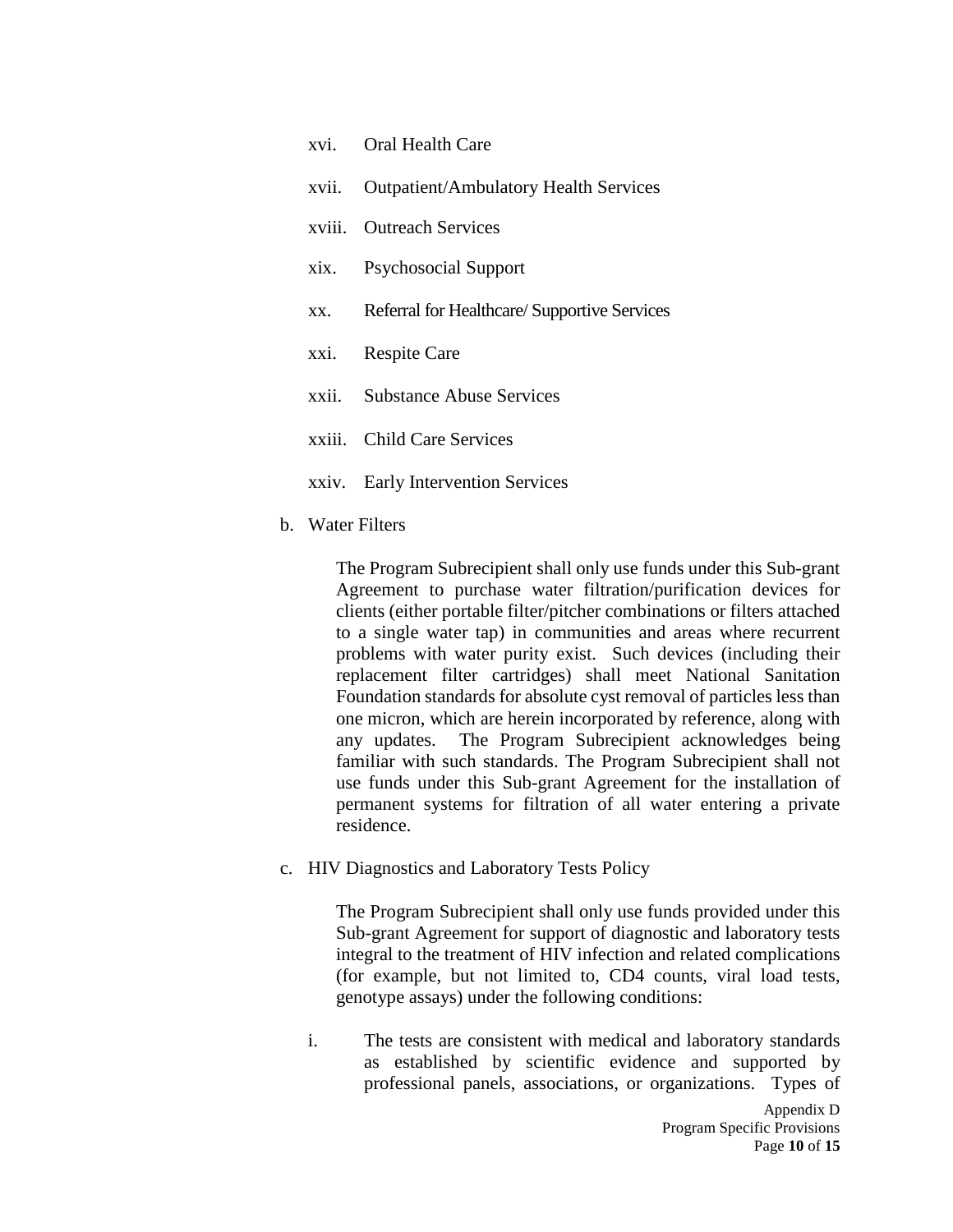standards include, but not limited to: U.S. Public Health Services Guidelines for the Use of Antiretroviral Agents in HIV-Infected Adults and Adolescents, U.S. Public Health Service Guidelines for the Use of Antiretroviral Agents in Pediatric HIV Infection, and standards supported by professional associations, such as the Infectious Disease Society of America, American Medical Association, American Pediatric Association, and American College of Obstetricians and Gynecologists. These standards are incorporated herein by reference along with any updates, The Grantee acknowledges being familiar with such standards.

- ii. Such diagnostic and laboratory tests (1) are approved by the FDA, when required under the FDA Medical Devices Act; (2) are performed in an approved Clinical Laboratory Improvement Amendments of 1988 (CLIA) certified laboratory or Stateexempt laboratory.
- iii. Such diagnostic and laboratory tests (1) are ordered by a registered, certified, or licensed medical provider and (2) are necessary and appropriate based on established clinical practice standards as listed above, and professional clinical judgment.
- d. Substance Abuse Treatment for Eligible Individuals
	- i. Residential Substance Abuse Treatment Services: The Program Subrecipient shall only use funds under this Sub-grant Agreement for residential substance abuse treatment programs, including expanded HIV-specific capacity of programs if timely access to treatment is not available. The following limitations apply to use of funds under this Sub-grant Agreement for residential services:
		- (1) The Program Subrecipient shall not use funds provided under this Sub-grant Agreement for inpatient hospital detoxification. However, if detoxification is offered in a separate licensed residential setting (including separately licensed detoxification facility within the walls of a hospital), funds may be used for this activity.
		- (2) If the residential treatment service is in a facility that primarily provides inpatient medical or psychiatric care, the component providing the drug and/or alcohol treatment must be separately licensed for that purpose.
- J. Sub-grant funds shall not be used to support the following activities or services: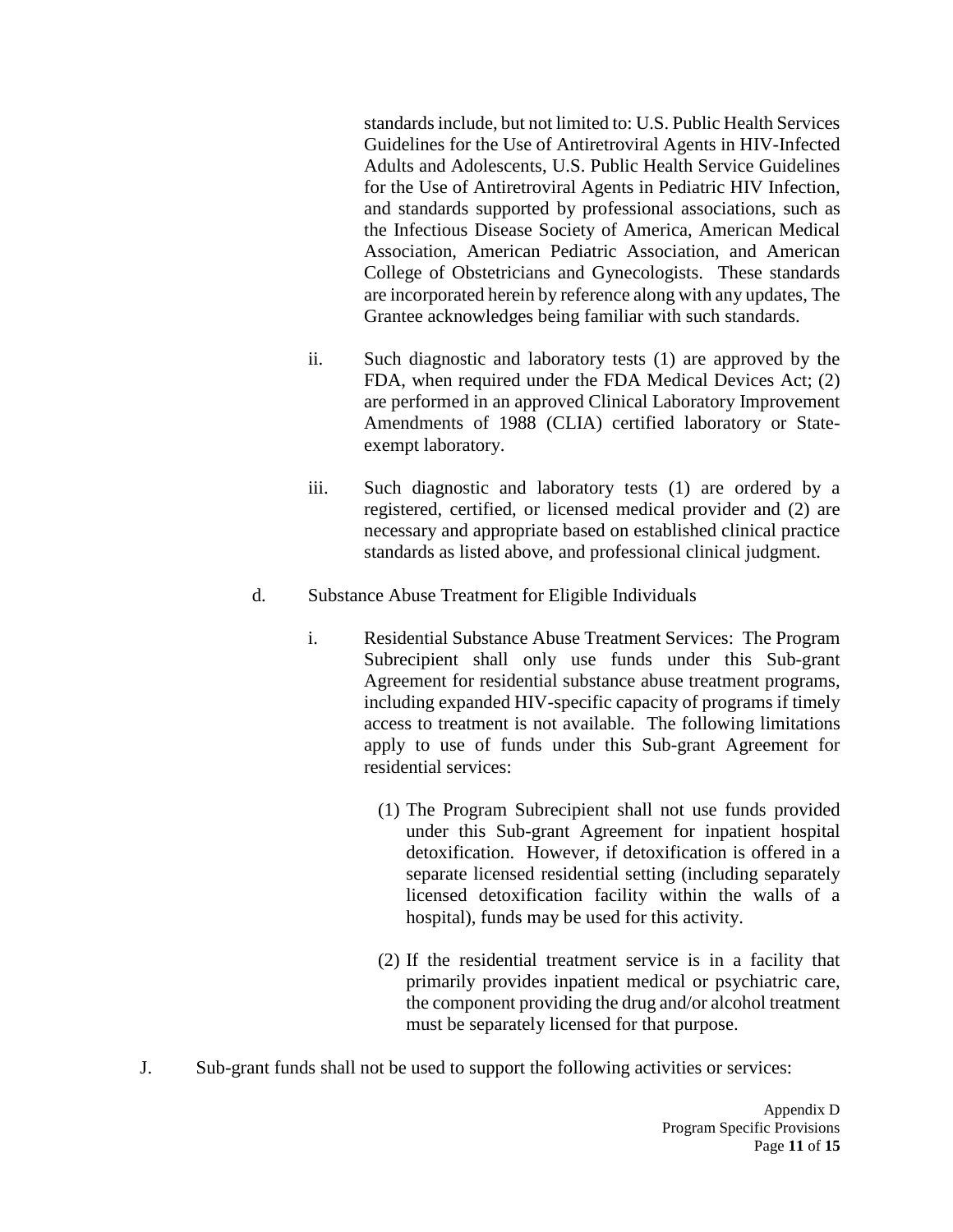1. Household appliances, pet foods and other non-essential products

The Program Subrecipient shall not use funds provided under this Sub-grant Agreement for household appliances, pet foods or other non-essential products.

2. Clinical Trials

The Program Subrecipient shall not use funds provided under this Sub-grant Agreement to support the costs of operating clinical trials of investigational agents or treatments (to include administrative management, medical monitoring of patients). Funds may be used to support clinical costs (exclusive of pharmaceuticals) of expanded access or compassionate use programs where efficacy data exists and where Food and Drug Administration (FDA) has authorized such expanded use. Funds may also be used to support participation in clinical trials, and in expanded access and compassionate use programs.

3. Funeral and Burial Expenses

The Program Subrecipient shall not use funds provided under this Sub-grant Agreement for funeral, burial, cremation, or related expenses.

4. Maintenance of Privately Owned Vehicles

The Program Subrecipient shall not use funds provided under this Sub-grant Agreement for direct maintenance expense (fuel, oils, tires, repairs) of a privately owned vehicle or any other costs associated with a vehicle, such as lease or loan payments, insurance, or license and registration fees. This restriction does not apply to vehicles operated by organizations for program purposes. Mileage reimbursement that enables individuals to travel to needed medical or other support services may be supported with funds under this Sub-grant Agreement in accordance with the Commonwealth Travel and Subsistence Rates (Rev. 4/15) of this Grant Agreement.

5. Property Taxes

The Program Subrecipient shall not use funds provided under this Sub-grant Agreement to pay local or State personal property taxes (for residential property, private automobiles, or any other personal property against which taxes may be levied).

6. Employment, and Employment-Readiness Services

Appendix D Program Specific Provisions The Program Subrecipient shall not use funds provided under this Sub-grant Agreement to support employment, vocational rehabilitation, or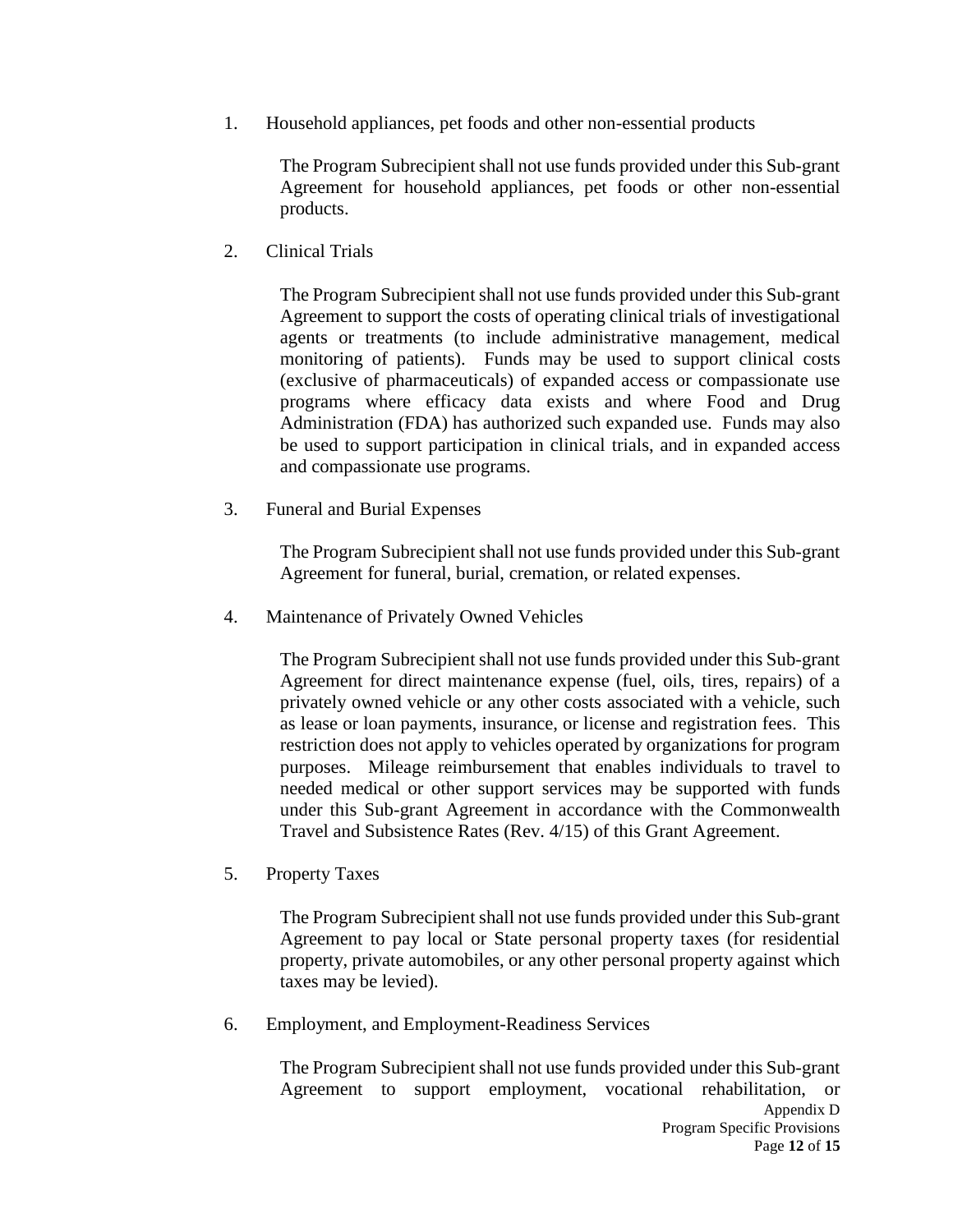employment-readiness services. However, funds may be used to pay for occupational therapy as a component of allowable Rehabilitation Services.

- 7. Outreach
	- a. The Program Subrecipient shall not use funds provided under this Subgrant Agreement for outreach programs that exclusively promote HIV counseling and testing or have as their purpose HIV prevention education. Additionally, the Program Subrecipient shall not use funds for Ryan White eligible services provided under this Grant Agreement to support broad-scope awareness about HIV services targeting the general public.
	- b. The Program Subrecipient shall only use funds provided under this Subgrant Agreement for outreach programs which have as their principal purpose identifying people with HIV disease so that they become aware of and may be enrolled in care and treatment services.
	- c. The Program Subrecipient shall only use funds under this Sub-grant Agreement to support outreach programs that meet the following criteria:
		- i. The program is planned and delivered in coordination with local HIV prevention outreach programs to avoid duplication of effort;
		- ii. The program is targeted to populations known through local epidemiological data to be at disproportionate risk for HIV infection;
		- iii. The program is conducted at times and in places where there is a high probability that HIV-infected individuals will be reached;
		- iv. The program is designed with quantified program reporting which accommodates local effectiveness evaluation.
	- d. The Program Subrecipient shall only use funds provided under this Subgrant Agreement for outreach through directories of services and similar resources to aid consumers in making the most effective use of available services.
- 8. Clothing

The Program Subrecipient shall not use funds under this Sub-grant Agreement for the purchase of clothing.

9. Capital Assets and Expenditures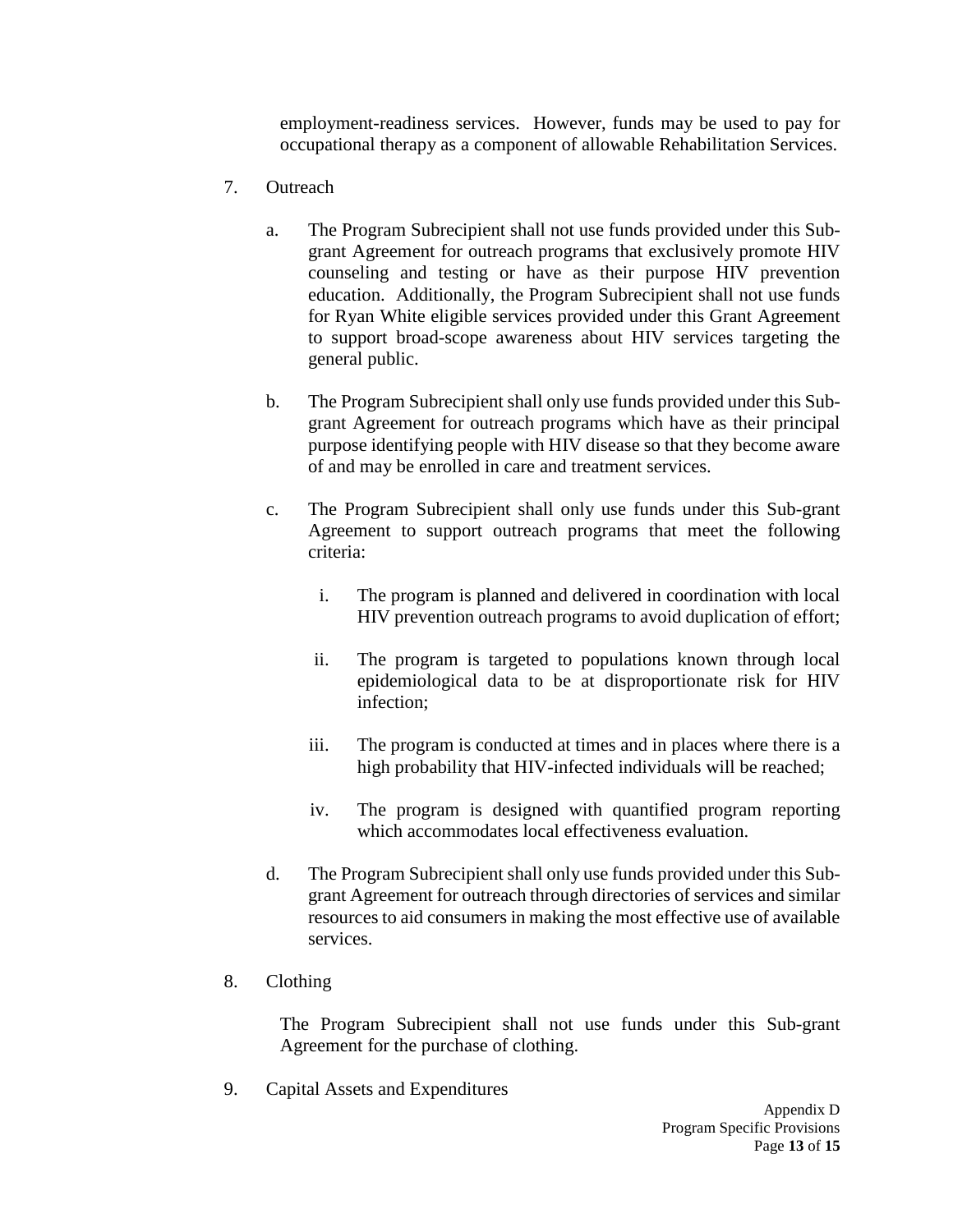The Program Subrecipient shall not use funds under this Sub-grant Agreement to purchase or improve land, or to purchase, construct, or permanently improve (other than minor remodeling) any building or facility.

10. Taxes

The Program Subrecipient shall not use funds under this Sub-grant Agreement for local or state personal property taxes (for residential property, private automobiles, or any other personal property against which taxes may be levied).

11. Social and Recreational activities

The Program Subrecipient shall not use funds under this Sub-grant Agreement for off-premise social/recreational activities or payments for a client's gym membership.

12. Pre-Exposure Prophylaxis (PrEP)

The Program Subrecipient shall not use funds under this Sub-grant Agreement for the provision of Pre-Exposure Prophylaxis, otherwise known as PrEP.

13. Lobbying

The Program Subrecipient shall not use funds under this Sub-grant Agreement to influence or attempt to influence members of Congress or other Federal personnel.

14. Foreign Travel

The Program Subrecipient shall not use funds under this Sub-grant Agreement for foreign travel.

15. Liability Risk Pool

The Program Subrecipient shall not use funds under this grant agreement to pay any costs associated with the creation, capitalization, or administration of a liability risk pool (other than those costs paid as part of premium contributions to existing liability risk pools), or to pay any amount expended by a State under Title XIX of the Social Security Act.

16. Cash Payments